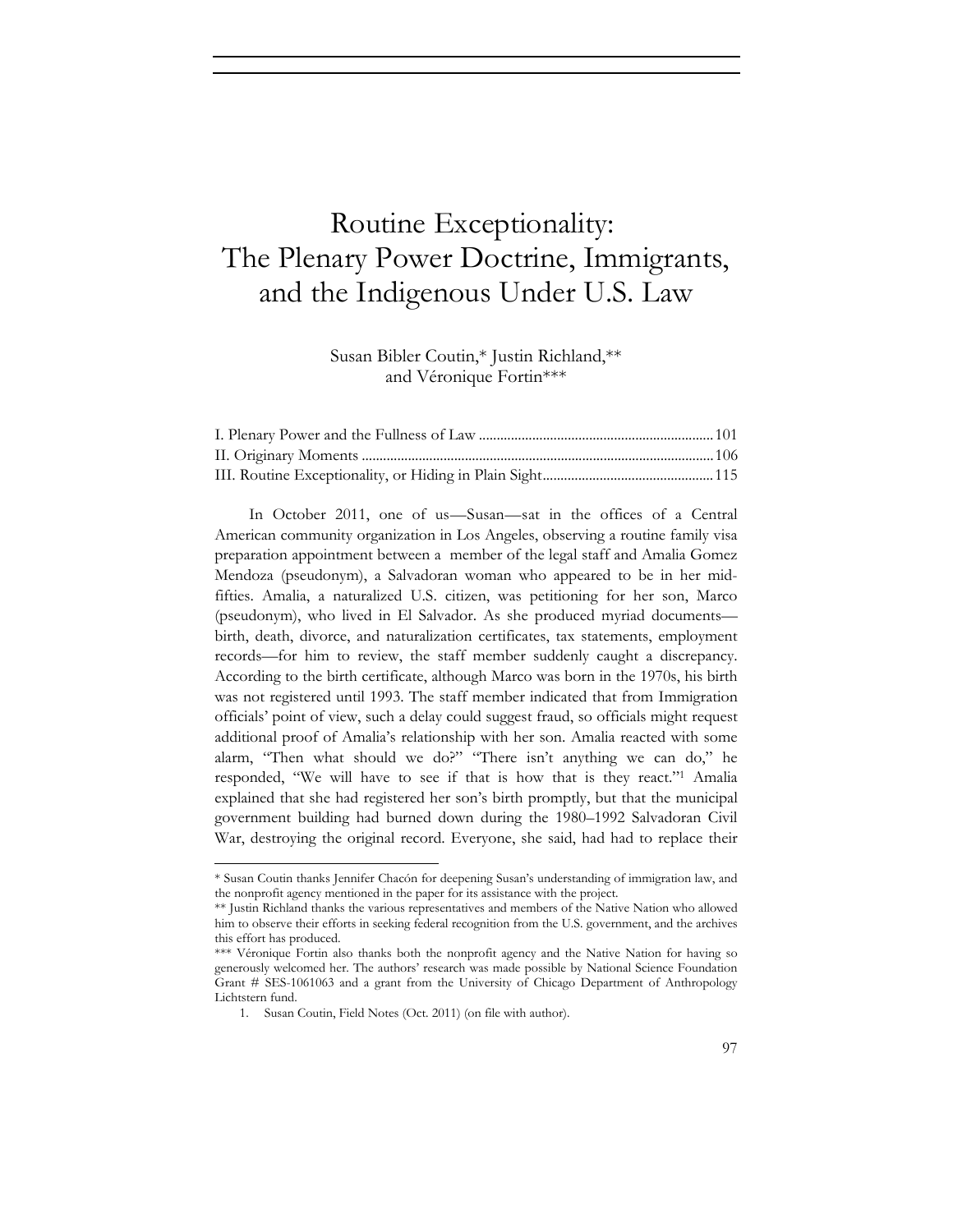birth certificates after the war. Though the staff member had said that nothing could be done to counter the implication of fraud, he in fact located, translated, and submitted the text of a Salvadoran law authorizing the re-registry of births in 1992 and 1993, following the war.2 Through the remainder of the appointment, Amalia nonetheless continued to worry that the re-registry of her child's birth, due to circumstances beyond her control, could be construed as fraudulent, thus jeopardizing the petition that she was preparing.

The following week, the three authors of this paper met with leaders of a Native American Tribal Nation at their headquarters in Southern California, just steps from a famous Spanish mission dating back to the 1600s. While the tribal genealogist and a few tribal elders pored over genealogical records on a table behind us, the tribal Chairman and archivist showed us to an old boiler room and broom closet that had been repurposed as a storage space, and which was now stacked to the rafters with cardboard boxes and filing cabinets. The boxes and cabinets, the Chairman explained, contained "the [Tribal] National Archive," those primary and secondary documents from over three hundred years of human history in the region, all of which had been compiled as part of the Tribe's now thirty-year effort to gain recognition from the federal government of their status as a Native Nation.

Turning and opening the first file cabinet drawer within reach to his left, the Chairman revealed row upon row of brown hanging file folders, each with a number and a corresponding name. Inside were photocopies of old public records, newspaper clippings, personal correspondence, even photocopies of eighteenth- and nineteenth-century baptismal records from the Mission, all of which helped to trace each member's descent from someone known to be an Indian living as a member of a historical Indian entity at some point prior to 1900. Such proof, he explained, is what tribes are required to provide under the relevant federal regulations.3 But while it is true that these regulations require that petitioners prove that they have existed as a distinct community with political authority over members since historical times into the present, and that petitioners have been consistently identified as an "Indian entity" since before 1900, none of these requirements seems to matter if the Tribal Nation cannot first establish that their "membership consists of individuals who descend from a historical Indian tribe," as is stated in 25 C.F.R. section 83.7(e).4 As he would later contend, "No tribe has ever been denied federal recognition who has been found to meet criteria

<sup>2.</sup> Diario Oficial (D.O.) Decree 205, D.O., Mar. 24, 1992, at 3–4 (El Sal.). This law's application was extended for six months in 1993 as part of a set of measures that were designed to facilitate the reinsertion of ex-FMLN combatants. These measures were part of a broader set of policies adopted to implement the peace accords. *See* Acuerdo Complementario del 22 de Diciembre de 1992, EL DIARIO DE HOY, http://www.elsalvador.com/noticias/especiales/acuerdosdepaz2002/ nota8.html (last visited Jan. 21, 2013) (describing measures implementing the Salvadoran peace accords).

<sup>3.</sup> Procedures for Establishing that an American Indian Group Exists as an Indian Tribe, 25 C.F.R. pt. 83 (2013).

<sup>4.</sup> *Id.* § 83.7.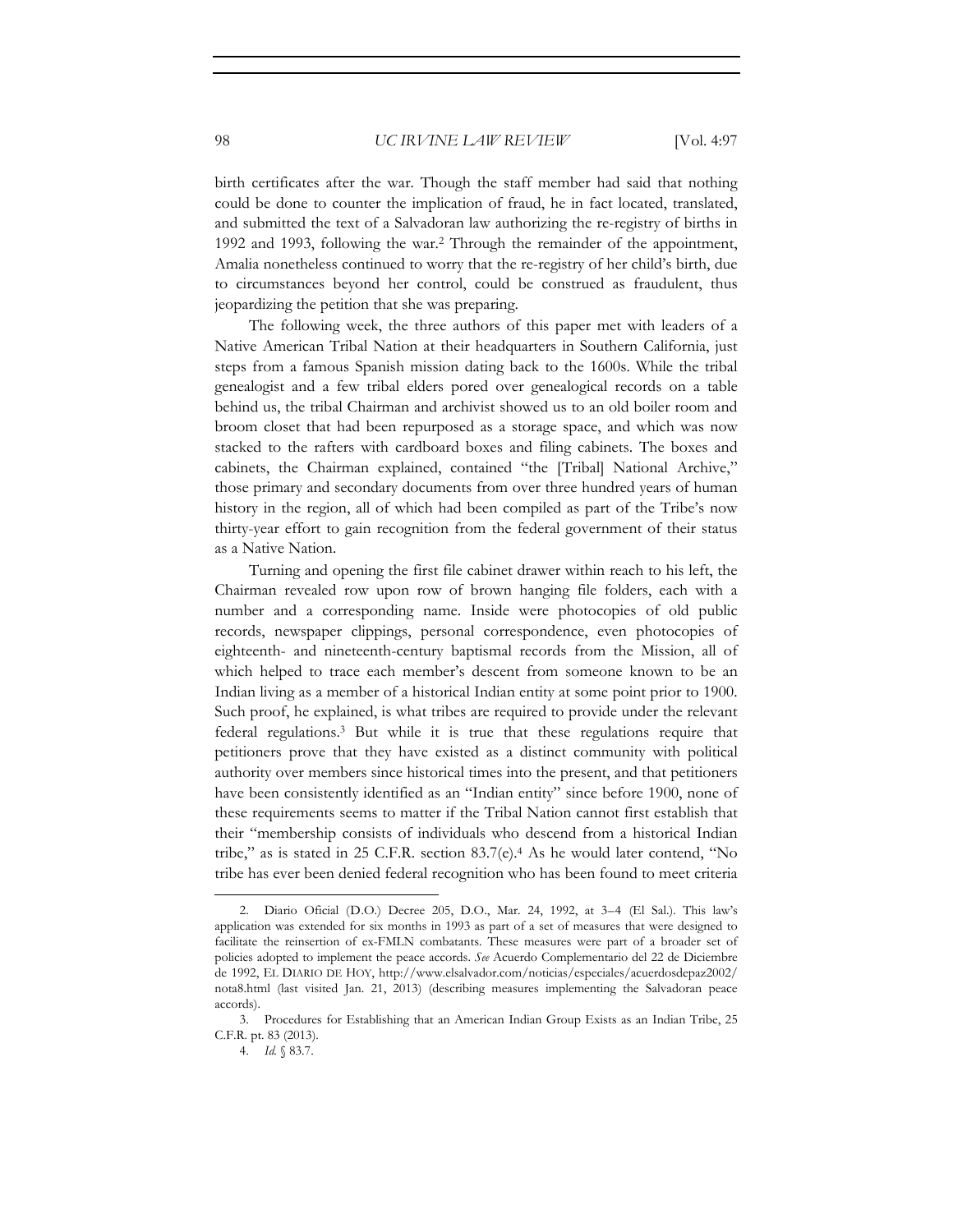(e)."5 And yet, the Chairman also admitted, there have been plenty of times when the federal government seemed to change the rules just when tribal members had thought they had done everything they could to meet them. For example, one document that appeared in many of the files is a "Certificate of Degree of Indian Blood," a document issued by the Department of Interior in the 1920s establishing the named party as having satisfied the necessary criteria for proving their Indian ancestry so that he or she could receive proceeds from various Indian Claims Commission settlements going on at the time.6 Such certificates, explained the Chairman, are not deemed valid and sufficient proof that the holder or his or her children or grandchildren are of Indian descent pursuant to 25 C.F.R. section 83.7(e). Apparently something more, or different, is needed. "It's a pedigree, really," the Chairman explained, with exasperation, "Like a dog. Can you think of any other race that has had to do this?"7

In these two examples, immigrant and indigenous people encounter federal authorities as entities that can discredit their records, treating evidence as suspect and claims as potentially fraudulent. As a U.S. citizen, Amalia has the right to petition for her son, but U.S. officials can decide whether or not to recognize her son's relationship to her. Likewise, the Tribal Nation has the right to seek federal recognition, but the U.S. government, not the Tribe, sets—and changes—the standards that they must meet for that recognition. Both immigrant and indigenous groups occupy a space of exception vis-à-vis U.S. law: as "resident aliens" and "dependent nations" they are inside and outside at the same time. Their presence demands law—the petition, the recognition claim—even as this demand simultaneously seeks an exception to law in that officials have the discretion to decide what presence means, acting according to what has been termed "administrative grace"8 or the government's "pleasure,"9 in a manner "not subject to be controlled by the judicial department."10 Such discretion is the essence of plenary power through which both immigrants and indigenous people are governed. The plenary power doctrine, established in the 1880s through a series of Supreme Court decisions, thus writes exceptionality into law in a paradoxical way: the judiciary allows government action by exempting such action from judicial review. As a legal doctrine, plenary power is thus authorized by courts through the suspension of their own authority.11

<sup>5.</sup> Justin Richland, Field Notes (Nov. 2011) (on file with author).

<sup>6.</sup> *Id.*

<sup>7.</sup> *Id.*

<sup>8.</sup> Compean, 24 I & N Dec. 710, 710 (A.G. 2009), *vacated*, 25 I & N Dec. 1 (A.G. 2009).

<sup>9.</sup> Chae Chan Ping v. United States, 130 U.S. 581, 600 (1889).

<sup>10.</sup> Lone Wolf v. Hitchcock, 187 U.S. 553, 565 (1903).

<sup>11.</sup> This, perhaps, is an instance of the sovereign exception, what Agamben, Cormack, and others have called "the potentializing limits" of law. The court authorizes tacitly by announcing that it cannot judge. The court's suspension of its own authority works to authorize the power of Congress. *See* GIORGIO AGAMBEN, HOMO SACER: SOVEREIGN POWER AND BARE LIFE 44–45 (Daniel Heller-Roazen trans., 1998); GIORGIO AGAMBEN, *The Messiah and the Sovereign: The Problem of Law in Walter Benjamin*, *in* POTENTIALITIES: COLLECTED ESSAYS IN PHILOSOPHY 160 (Daniel Heller-Roazen ed. &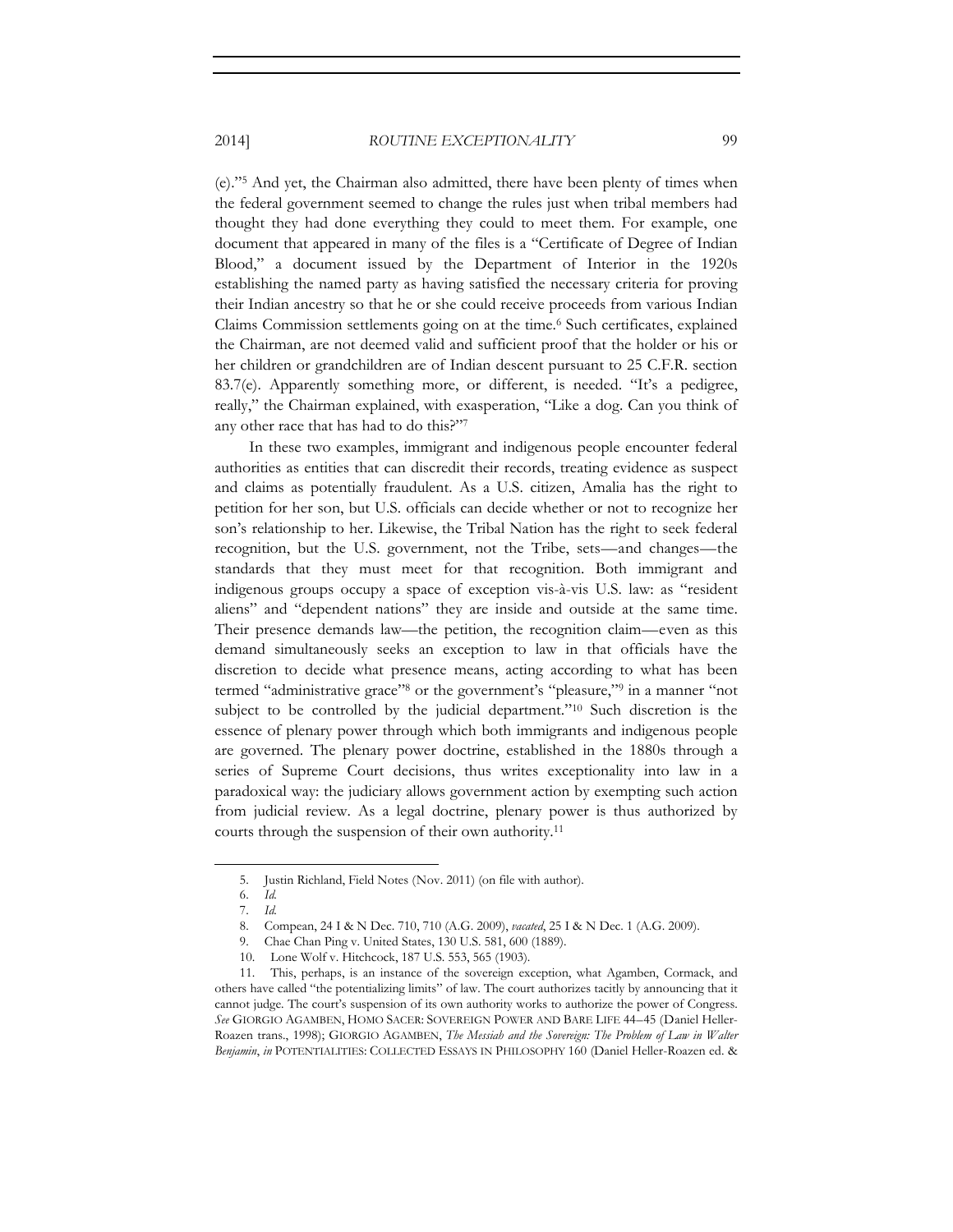In this Article, we examine the form and temporality of plenary power as applied to immigrants and indigenous peoples. To do so, we consider several of the founding cases through which plenary power was established, focusing on their annunciatory-yet-citational quality. Such cases are annunciatory in that, by proclaiming that the U.S. government has plenary power (i.e., full and complete power, free from judicial review, in certain substantive areas) the court in these cases enacts the very power that it announces. They are also citational in that the court does so in a manner that assumes such power always already exists. Moreover, the court announces this power through a denial of its own power, a denial that defers not only to the executive and legislative branches of U.S. government, but also to the future. This deference adopts the form of a citation to precedent, though the prior authority that is being cited to is nothing more than the "self-evidence" of plenary power as something inherent to sovereign nationstates more generally.

In Part I, we analyze the nature of plenary power, its place within but also somewhat beyond the law, its function of granting "fullness" to the United States while at the same time requiring certain populations to routinely claim exceptionality. In Part II, we turn to founding case law, and in Part III, to the present circumstances that immigrant and indigenous populations encounter when confronting the United States' plenary power over them. Looking not only at courts' decisions, but also at record making and keeping, we suggest that the practices through which immigrants and the indigenous seek recognition from the U.S. government are also products of plenary power. The legacy of plenary power can thus be found in the *routine exceptionality* that is produced through mundane immigration and Bureau of Indian Affairs (BIA) procedures. By routine exceptionality, we mean the regular exercise of, and encounter with, a uniquely unfettered political power that groups like immigrants and indigenous peoples face by virtue of their status under specific regimes of U.S. law. Hence, like the founding cases, the federal agencies' administrative practices—receiving evidence, maintaining records, generating decisions—give content to the forms of plenary power first announced in the suspension of court review of such official actions. The net effect is that officials are enabled to decide the status of immigrants and indigenous peoples, but via a calculation that remains almost entirely hidden but for the traces it leaves in statements about the value of particular kinds of proof for establishing those statuses. And though such official actions take on the veneer of legal form—in both the ideational sense of routine formula, but also in actual documents and texts—these practices also announce, point to, and give authority to that which is silent in the Constitution, that which is outside the four corners of the founding text. But ironically, rather than suggesting the extraconstitutional

trans., 1999) [hereinafter AGAMBEN, POTENTIALITIES]; GIORGIO AGAMBEN, STATE OF EXCEPTION 38–39 (Kevin Attell trans., 2005) [hereinafter AGAMBEN, STATE OF EXCEPTION]; BRADIN CORMACK, A POWER TO DO JUSTICE: JURISDICTION, ENGLISH LITERATURE, AND THE RISE OF COMMON LAW*,* 1509–1625, at 9 (2007).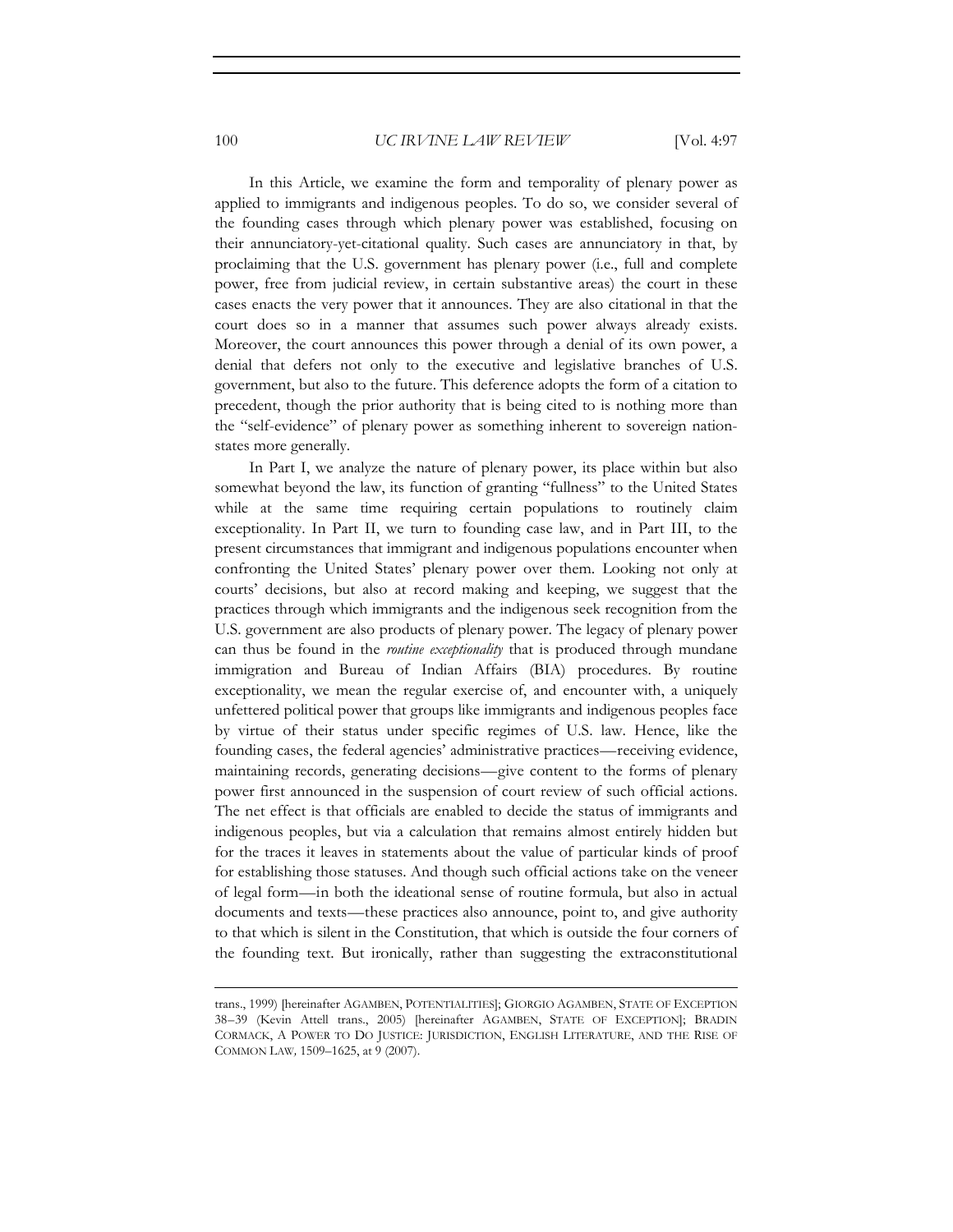authority of certain aspects of U.S. political power, these official actions actually fill in its gaps, revealing the moment of "full administrative power"12 in which, to quote Walter Benjamin, "the separation of lawmaking and law-preserving violence is suspended."<sup>13</sup> The suspension of this separation produces an irresolution, $14$  a movement between rule and exception, law and the extralegal, sovereignty and dependency, absence and presence, promise and revocation. It is this irresolution, this back-and-forth movement, that is the essence of plenary power.

## I. PLENARY POWER AND THE FULLNESS OF LAW

In this Part of our Article, we explore the origins and nature of plenary power as exercised in relation to immigrants and the indigenous, and we also examine the implications of our analysis for sociolegal theory. In particular, we suggest that binaries between law as characterized by "gaplessness" or "gaps" and as sometimes inert ("on-the-books") and sometimes active ("in-action") are unsustainable.15 In the case of plenary power, law "on-the-books" is "law-inaction," a fusion that is enabled by the paradoxical move of granting legal authority to decide according to extralegal criteria such as pleasure, will, grace, judgment, political considerations, foreign policy, or national security. Our point is not that the decision made via plenary power necessarily condemns by rendering people deportable or dependent, nor that it permits a benevolence, an "administrative grace"16 through which the U.S. government generously or humanely deigns to recognize legal presence or nationhood. Rather, the ability to damn or be merciful speaks of the theological alchemy by which administrators

<sup>12.</sup> *Lone Wolf*, 187 U.S. at 568 (citing Cherokee Nation v. Hitchcock, 187 U.S. 294, 308 (1902)).

<sup>13.</sup> WALTER BENJAMIN, *Critique of Violence*, *in* REFLECTIONS: ESSAYS, APHORISMS, AUTOBIOGRAPHICAL WRITINGS 277, 286 (Edmund Jephcott trans., 1978).

<sup>14.</sup> Richard K. Sherwin, *A Matter of Voice and Plot: Belief and Suspicion in Legal Storytelling*, 87 MICH. L. REV. 543, 562 (1988); *cf.* JAMES BOYD WHITE, *Telling Stories in the Law and in Ordinary Life: The Oresteia and "Noon Wine*,*" in* HERACLES' BOW: ESSAYS ON THE RHETORIC AND POETICS OF THE LAW 168, 190 (1985). In his reading of Aeschylus's *Oresteia* and the mythic cycle of revenge killing in the House of Atreus that eventually leads to the founding of Athenian law, White describes the world as "an utterly impossible world without law, in which no one can maintain a story of his or her life . . . . Every version is partial . . . ." *Id.* But with the invention of law, we see no easy resolution, says White, but rather an institution "where the different versions [of disputed events] can be placed in open comparison and competition, where the contraries can be comprehended within a larger whole." *Id.* With the creation of law, and the force that comes with it, we may indeed be able to access a larger whole from which to view competing claims, but do we necessarily find from that perch a view that is more coherent or resolved?

<sup>15.</sup> *See* KITTY CALAVITA, INVITATION TO LAW & SOCIETY: AN INTRODUCTION TO THE STUDY OF REAL LAW 94–115 (2010) (describing the gap between "law-on-the-books" and "law-inaction" with various examples); ELIZABETH MERTZ, THE LANGUAGE OF LAW SCHOOL: LEARNING TO "THINK LIKE A LAWYER" 95 (2007) (citing SUSAN U. PHILIPS, IDEOLOGY IN THE LANGUAGE OF JUDGES: HOW JUDGES PRACTICE LAW, POLITICS, AND COURTROOM CONTROL 28 (1998)) (referencing an "intertextual gap" between written and spoken law); Carroll Seron & Susan S. Silbey, *Profession, Science, and Culture: An Emergent Canon of Law and Society Research*, *in* THE BLACKWELL COMPANION TO LAW AND SOCIETY 30, 33–34 (Austin Sarat ed., 2004) (discussing the empirical study of "law-in-action").

<sup>16.</sup> *Compean*, *supra* note 8.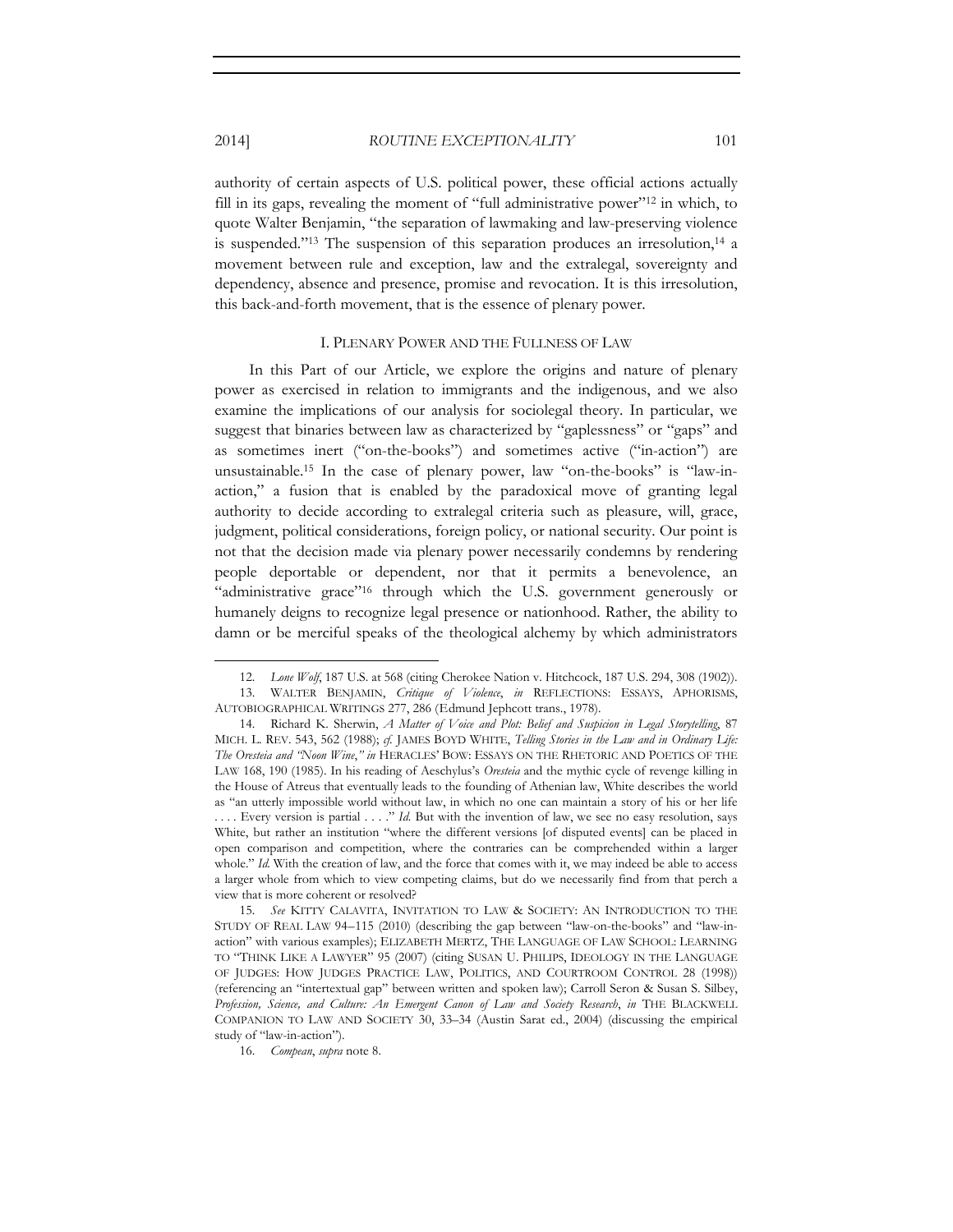work up the United States as a nation whose contours are figured through the auditing of its aliens, whether they are immigrants or indigenous, or as matter-offact nationals of external U.S. colonies or even, in another era, African American.17

In fact, this alchemy is blatant, as indicated by Justice Field writing the opinion in the *Chinese Exclusion Case* (*Chae Chan Ping v. United States*), to which we return below: "[T]he United States, in their relation to foreign countries and their subjects or citizens, are one nation, invested with powers which belong to independent nations, the exercise of which can be invoked for the maintenance of its absolute independence and security throughout its entire territory."18 As Justice Field states, exercising power in relation to the subjects or citizens of foreign countries maintains the absolute independence of the United States as one nation. The exercise of this power is thus the law, but also beyond the law. In *Lone Wolf v.*  Hitchcock,<sup>19</sup> the Supreme Court held that the U.S. Congress could unilaterally abrogate its treaty obligations to the Kiowa, Comanche, and Apache nations in Oklahoma, and the question of whether such abrogation violated the so-called "trust responsibility" that the federal government owed Native Nations was not a question available for legal review by the Supreme Court. In so doing, the Court would uphold the constitutionality of the Dawes Severalty Act of 1887,<sup>20</sup> otherwise known as the General Allotment Act, which authorized the allotment, privatization, and sale of reservation lands previously held in trust by the U.S. government for native nations, setting in motion a series of events that would result in the dispossession of nearly ninety million acres of tribal territory, or sixty percent of the land base once reserved for Native Nations, before its reversal in 1934.21

<sup>17.</sup> The plenary power doctrine was first developed to justify the exclusion of Chinese immigrants, but it then was routinely applied to American Indian nations and residents of external U.S. colonies such as Puerto Rico. *See* NATSU TAYLOR SAITO, *An Authority Unchallengeable and Complete: Plenary Power Over Immigrants, American Indians, and External U*.*S*. *Colonies*, *in* FROM CHINESE EXCLUSION TO GUANTÁNAMO BAY: PLENARY POWER AND THE PREROGATIVE STATE 13 (2007). Moreover, long before the plenary power doctrine was established in such terms, African Americans, especially fugitive slaves, had also been made alien and subject to the implied power of Congress. *E*.*g.*, Prigg v. Pensylvannia, 41 U.S. 539, 622–25 (1842). For recent discussions of *Prigg*, see Sora Y. Han, *The Long Shadow of Racial Profiling*, 1 BRIT. J. AM. LEGAL STUD. 77, 96 (2012), which discusses how the Court created a structural framework to resolve the tension between federal and state laws regarding slaves. *See also* Jamal Greene, *The Anticanon*, 125 HARV. L. REV. 379, 428–29 (2011) (criticizing Justice Story's opinion as "indefensible"); Sanford Levinson, *Is* Dred Scott *Really the Worst Opinion of All Time? Why* Prigg *Is Worse than* Dred Scott *(but Is Likely to Stay Out of the "Anticanon")*, 125 HARV. L. REV. F. 23, 31 (2011) (noting that *Prigg* can be cited as "supporting plenary power by Congress whenever it believes it is facing a basic threat to the Republic"). For reasons of space, this Article will mainly focus on the routine exceptionality of the plenary power doctrine as applied to immigrants and indigenous peoples.

<sup>18.</sup> Chae Chan Ping v. United States, 130 U.S. 581, 604 (1889).

<sup>19.</sup> Lone Wolf v. Hitchcock, 187 U.S. 553, 568 (1903).

<sup>20.</sup> Indian General Allotment (Dawes) Act, ch. 119, 24 Stat. 388 (codified as amended in scattered sections of 25 U.S.C.) (repealed in part 1934).

<sup>21.</sup> Indian Reorganization Act of 1934, 25 U.S.C. § 461 (2012).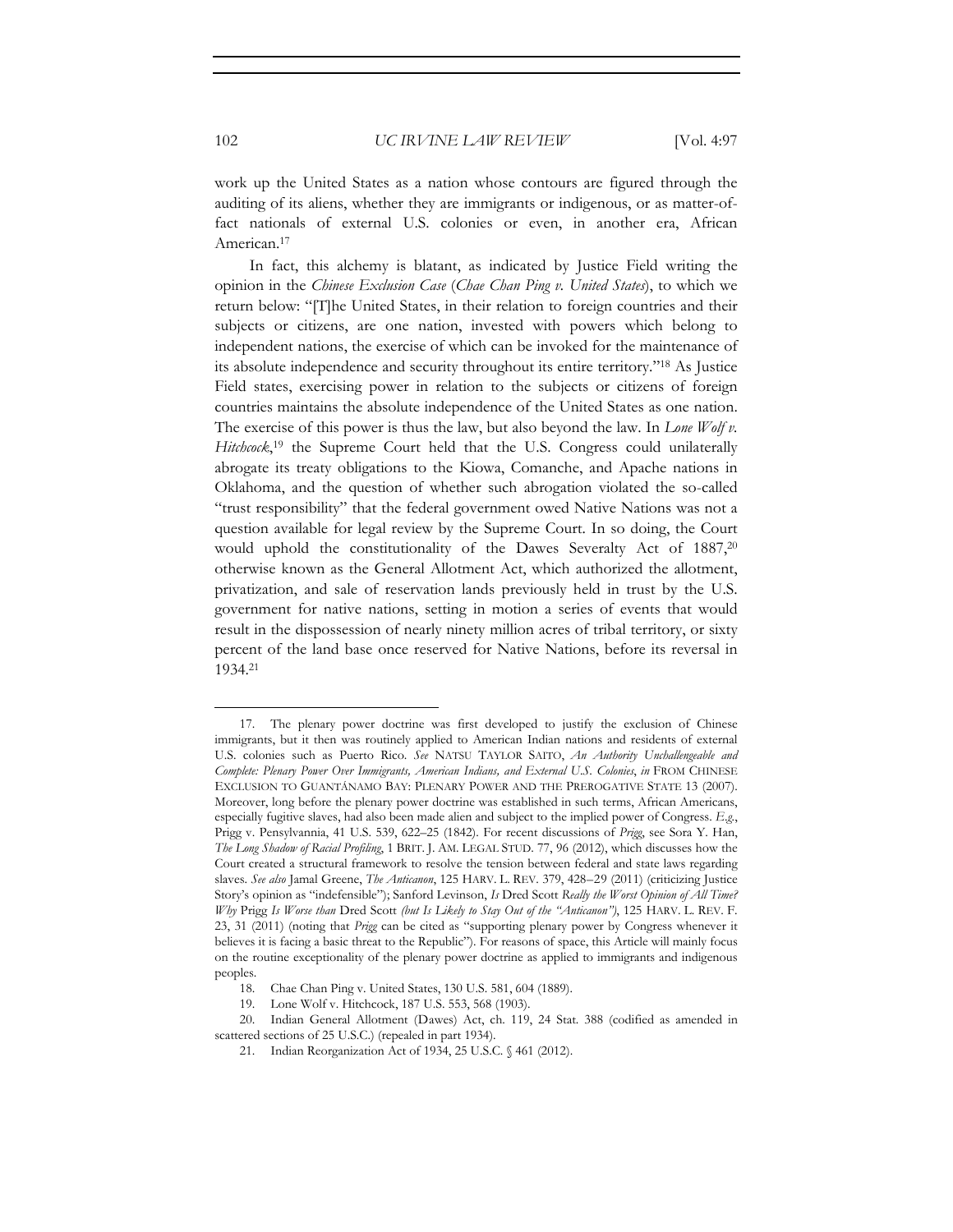To explain its decision in *Lone Wolf*, the Court argued that it had no power to review Congress's actions toward Native Nations. As the Court explained, "[p]lenary authority over the tribal relations of the Indians has been exercised by Congress from the beginning, and the power has always been deemed a political one, not subject to be controlled by the judicial department of the government."22 *Lone Wolf* is thus a legal decision not to decide questions of the exercise of powers that "from the beginning"—at whatever point in the mists of sovereign time23 this points to—somehow stand as prior to it. Declaring that the United States has plenary power in certain areas of law is an illocutionary legal act: it brings this power into being by calling it forth, and finding its limit there.

Indeed, efforts by the Supreme Court to locate the source of plenary power quickly take them past the Constitution, the source of their authority, and in search of some power that inheres in sovereignty itself. Thus in *United States v. Curtiss-Wright*, 24 Justice Sutherland writes that not all executive power comes from the Constitution: "The broad statement that the federal government can exercise no powers except those specifically enumerated in the Constitution, and such implied powers as are necessary and proper to carry into effect the enumerated powers, is categorically true only in respect of our internal affairs."25

Other "external" powers vest in the federal government not because they are mentioned in the Constitution, but "as necessary concomitants of nationality."26 These powers include, as might be expected, the authority to declare war and sue for peace, to enter into diplomatic relations, and also, notably for this Article, "[t]he power to acquire territory by discovery and occupation . . . [and] the power to expel undesirable aliens . . . ."27 Such powers are, for Sutherland, thus the very stuff of sovereignty, though ones that, because they pulse at its very core and foundation, are beyond and therefore not restricted by the laws of the states that deploy them. "Rulers come and go; governments end and forms of government change; but sovereignty survives . . . . Sovereignty is never held in suspense."28

While the scope of the powers conferred by sovereignty is not particularly surprising, especially today, in the wake of the post-9/11 U.S. interventions in the Middle East, the force of plenary power and the present absence of its juridical review are nonetheless troubling. Indeed, performing the limits of judicial power seems not only to announce the existence of plenary power, but also to help bring it into being in the first place. This statement is borne out by Sutherland's opinion

 $\overline{a}$ 

28. *Id.* at 316–17.

<sup>22.</sup> *Lone Wolf*, 187 U.S. at 565.

<sup>23.</sup> *See* Justin B. Richland, *Sovereign Time, Storied Moments: The Temporalities of Law, Tradition, and Ethnography in Hopi Tribal Court*, 31 POLAR 8, 10 (2008) (describing "sovereign time" as a kind of "space-time" envelope characteristic of Euro-American legal discourses and practices, which have been imported into contemporary Hopi tribal law through its adoption of Anglo-American style courtroom practices).

<sup>24.</sup> United States v. Curtiss-Wright Export Corp., 299 U.S. 304 (1936).

<sup>25.</sup> *Id.* at 315–16.

<sup>26.</sup> *Id.* at 318.

<sup>27.</sup> *Id.* (citations omitted).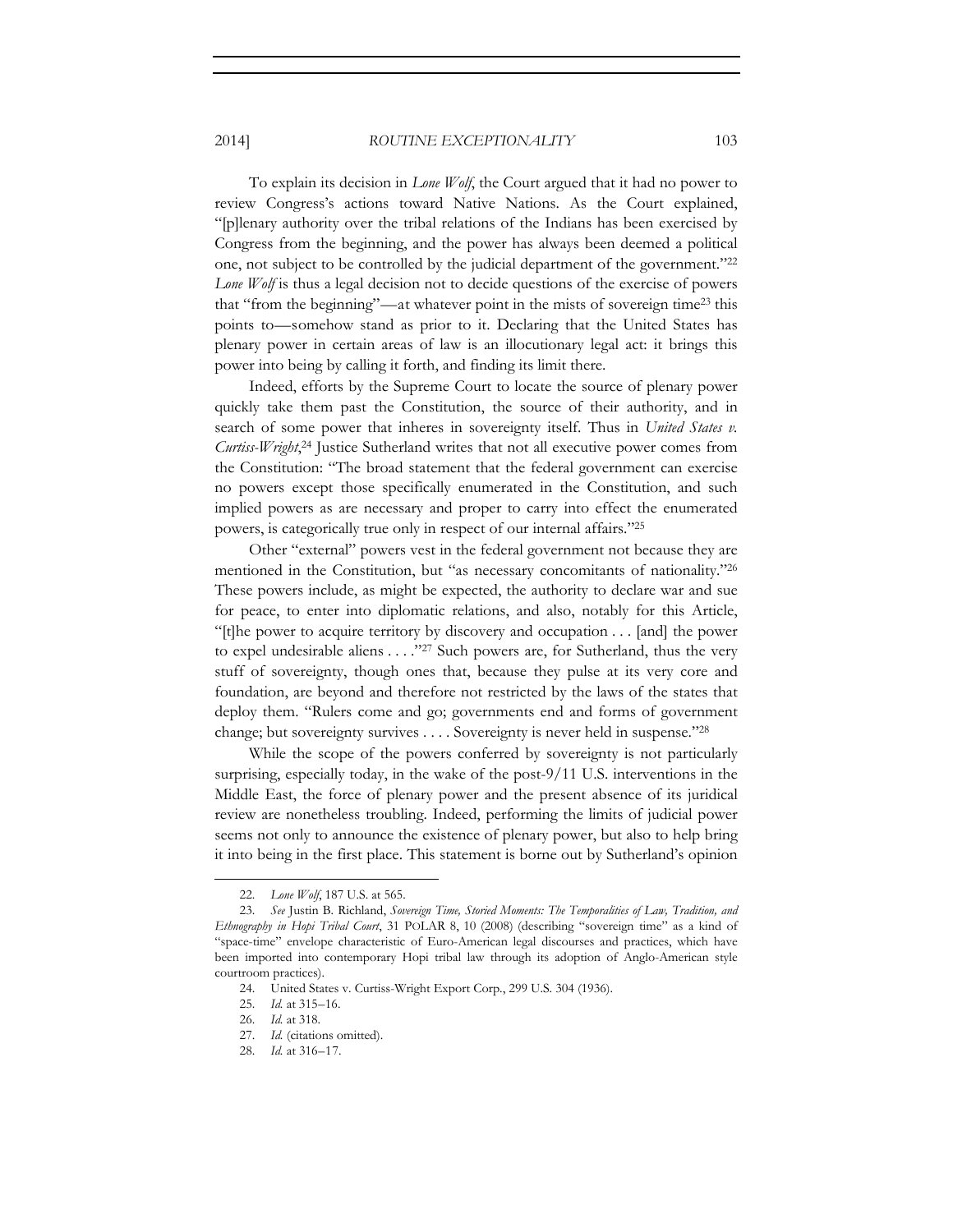in *Curtiss-Wright*, and remains true today. Thus, while plenary power is something of a legal black box—legal analysis on the part of the Court typically ends with the determination that the authority in question is a political one beyond legal review—this box is neither empty nor inert. Rather, it has been given an outer shape by case law, filled with force, and given the authoritative name of plenary power without ever having to disclose its content.

We wonder then, whether bringing into view two of plenary power's subjects—immigrants and indigenous people—might make it possible to discern the workings of plenary power through a sidelong glance, like looking at an eclipse by the shadow it casts on a wall. Thus by exploring the manner in which indigenous and immigrant subjects prepare and produce documents in response to federal regulations like those described above, we have begun to detect its rather distorting effects—effects such as retroactively reconstituting facts, rendering time multidirectional, and the specters of fraud and betrayal haunting documentary claims even before they are made. It is in the black box of plenary power that "the national government may enjoy inherent, extraconstitutional sovereign powers" even as "[i]t is precisely the concept of a national government with limited powers, based on a written constitution, and subject to constitutional constraints and judicial review, that is supposed to distinguish the American democratic experiment from authoritarian forms of government."29 Clearly, the ability to use limited (judicial) powers to enable unlimited extraconstitutional (political) ones depends on defining the nation in relation to its territorially present "others." "Immigrant" and "indigenous" people are only such when they are within U.S. territory, even as these designations mark them as outside—and, as we shall discuss, they can be treated as legally outside even as their presence is what gives the United States the authority to act over them. In the case of plenary power doctrine, this legal authorization of the sovereign will, law is characterized neither by gaps nor by gaplessness, but rather by embodiment in material, yet moving, form—a dance rather than a text.

By considering Native Americans and immigrants together, we return to groups that, historically, were interlinked in the creation of plenary powers, and we also refuse the current distinctions between "natives" and "foreigners" that underlie dominant groups' claims to have the right to regulate resident immigrants and Indians.30 Historically, the genocide of Native Americans was cited as precedent for the ability to exclude or deport noncitizens.31 Thus, in 1882, as the

<sup>29.</sup> Sarah H. Cleveland, *Powers Inherent in Sovereignty: Indians, Aliens, Territories, and the Nineteenth Century Origins of Plenary Power over Foreign Affairs*, 81 TEX. L. REV. 1, 5 (2003).

<sup>30.</sup> As we note above, slaves and colonial subjects have also been key to the construction of plenary power. *See supra* note 17 and accompanying text.

<sup>31.</sup> Significantly, and in a similar fashion, an infamous slavery case was cited in another landmark case of plenary power doctrine. *Dred Scott v. Sandford*, 60 U.S. (19 How.) 393 (1857), *superseded by constitutional amendment*, U.S. CONST. amend. XIV, was indeed cited by both the judges of the majority and the dissenting judges in the key insular case, *Downes v*. *Bidwell*, 182 U.S. 244, 250, 360 (1901), which recognized Congress' plenary power to acquire territory, but also denied that Puerto Rico was within the United States. In *Dred Scott*, Chief Justice Taney concluded that people of African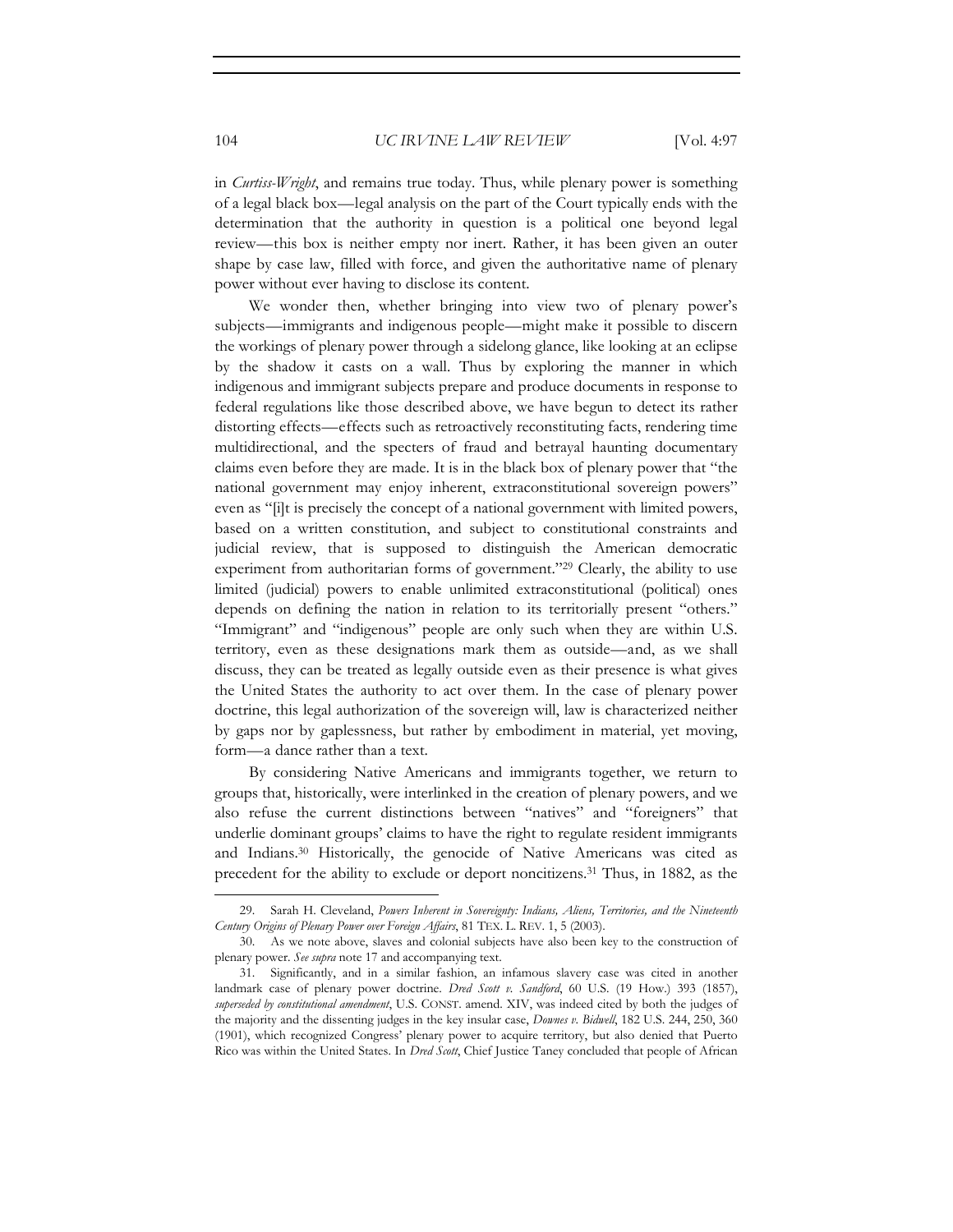Chinese Exclusion Act was being debated, California Senator John F. Miller asserted,

One complete man, the product of free institutions and a high civilization, is worth more to the world than hundreds of barbarians. Upon what other theory can we justify the almost complete extermination of the Indian, the original possessor of all these States? I believe that one such man as Washington, or Newton, or Franklin, or Lincoln glorifies the Creator of the world and benefits mankind more than all the Chinese who have lived, and struggled, and died on the banks of the Hoang Ho.32

More recently, as nativism in the United States has flourished,<sup>33</sup> the U.S. mainstream has defined itself at once as "settlers" only in contrast to a disappearing indigenous population, but more often as "native" in contrast to aliens arriving from beyond U.S. borders. Examining immigration and federal recognition claims together destabilizes such definitions, as the mainstream paradoxically becomes "settler" and "native."

In sum, federal law regarding Indians and immigrants relies on the power that accrues to nation-states by positioning persons, places, and practices as exceptions, outside the norm, where rule can be suspended in favor of political will.<sup>34</sup> We turn now to the cases through which this power was established.

descent could not be citizens, 60 U.S. (19 How.) at 413, but he also rejected the notion of an unfettered Congressional power to conquer territory and govern it at its behest, *id.* at 447–48. In *Downes*, 182 U.S. at 274–77, Justice Brown distinguished *Dred Scott* and rejected the anti-imperialist vision of Justice Taney. He seemed, however, to share his racist vision of citizenship. *See Downes*, 182 U.S. at 279–80 (stating an implied denial of the right of the inhabitants of Puerto Rico to American citizenship, and suggesting that some peoples are foreign to American habits, traditions, and modes of life). According to Sanford Levinson, in the end, "[n]o one can read *Downes* without realizing the extent to which the 'un-Americanness' of the people in the new American territories is fundamental to the outcome." Sanford Levinson, *Installing the* Insular Cases *into the Canon of Constitutional Law*, *in* FOREIGN IN A DOMESTIC SENSE: PUERTO RICO, AMERICAN EXPANSION, AND THE CONSTITUTION 121, 129–31 (Christina Duffy Burnett & Burke Marshall eds., 2001).

<sup>32. 13</sup> CONG. REC. 1,487 (1882) (statement of Sen. Miller).

<sup>33.</sup> *See* LEO R. CHAVEZ, THE LATINO THREAT: CONSTRUCTING IMMIGRANTS, CITIZENS, AND THE NATION 3 (2008) (discussing nativism in the context of the "Latino Threat Narrative"); Joe R. Feagin, *Old Poison in New Bottles: The Deep Roots of Modern Nativism*, *in* IMMIGRANTS OUT! THE NEW NATIVISM AND ANTI-IMMIGRANT IMPULSE IN THE UNITED STATES 13, 15 (Juan F. Perea ed., 1997) (describing recent nativists' desire to keep the United States primarily white and European); George J. Sánchez, *Face the Nation: Race, Immigration, and the Rise of Nativism in Late Twentieth Century America*, 31 INT'L MIGRATION REV. 1009, 1009 (discussing the recent rise of a racial nativism that combines a new form of racism with traditional hostility towards immigrants); *see generally* JOHN HIGHAM, STRANGERS IN THE LAND: PATTERNS OF AMERICAN NATIVISM, 1860–1925 (1963) (discussing nativism throughout the history of the United States).

<sup>34.</sup> *See* AGAMBEN, POTENTIALITIES, *supra* note 11, at 160–76; AGAMBEN, STATE OF EXCEPTION, *supra* note 11, at 39.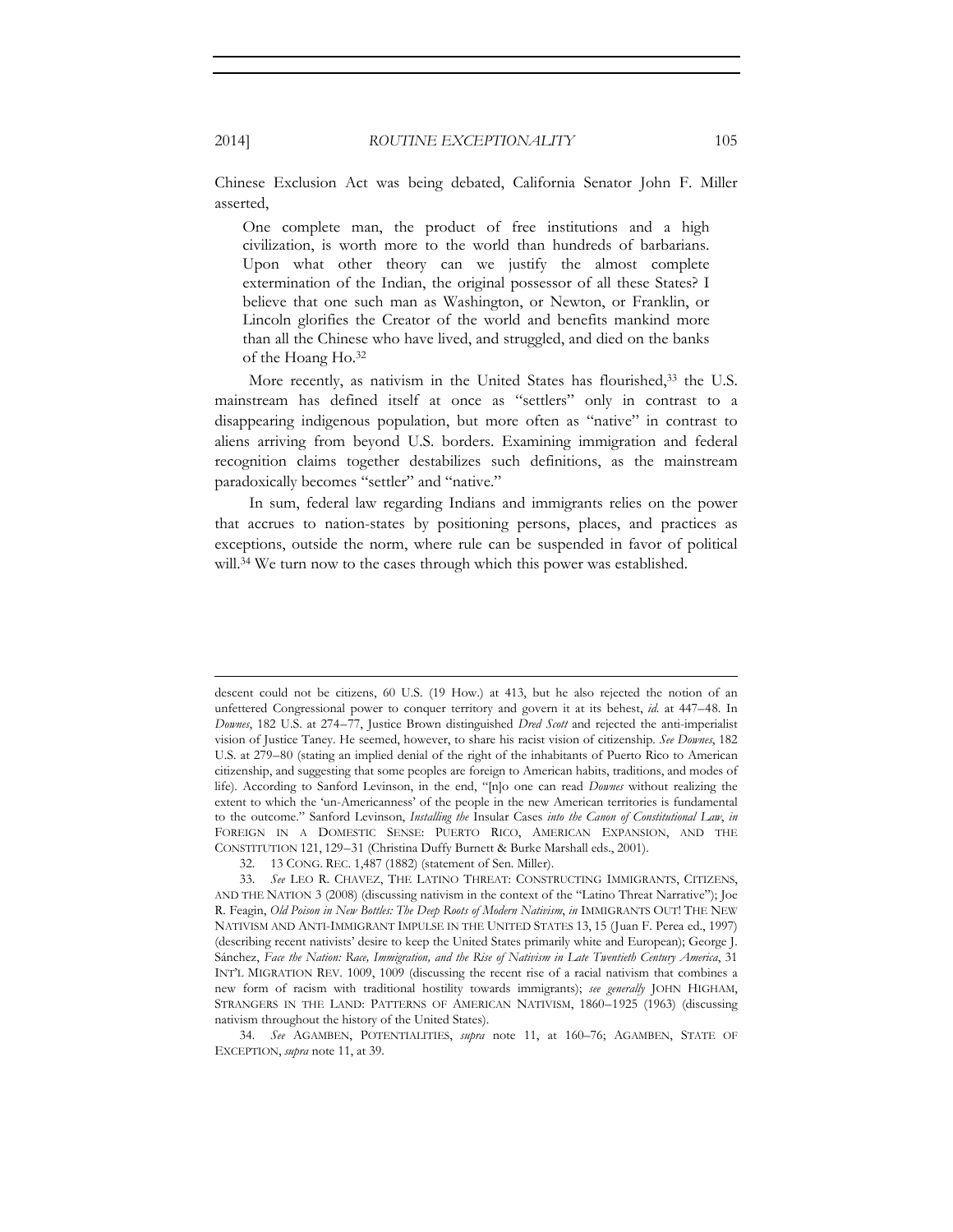## II. ORIGINARY MOMENTS

The plenary power doctrine, especially in the realm of immigration law, has been described as a "constitutional oddity."35 In Part II, we consider two foundational cases decided by the Supreme Court in the 1880s: the *Chinese Exclusion Case* (*Chae Chan Ping v. United States*)36, and *United States v. Kagama.*<sup>37</sup> In these cases, the Court carved out something of an exception: because regulating aliens who immigrated into U.S. territory and/or who made up domestic dependent Indian nations within U.S. borders is a matter of national sovereignty, Congress has "unfettered power" that is not subject to judicial review.38 This power is justified sometimes by reference to the Constitution, but sometimes (as Justice Sutherland does in his opinion in *Curtiss-Wright*) to a power that pre-exists it, a political force inherent in sovereignty more generally, of which the U.S. government is only the most recent instantiation. As such, and like the immigrant and indigenous subjects to which it is applied, these cases constitute plenary power as a kind of present absence, citations to it in the Constitution point to something that is not there. As Augustine-Adams notes, the Justice who wrote the opinion in the *Chinese Exclusion Case* "linked the exercise of that sovereignty to the Constitution, but did so without specific textual support or citation . . . ."39 The cases that cite the plenary power of the United States in fact stand as its only real textual instantiation—the announcement is the *founding* of this doctrine, but also one that denies its role and authority in so doing. At the same time, these cases transcend the contexts of their own announcement of plenary power, in that they return to and reconstruct the supposed meaning of the Constitution, and U.S. power more generally, imbuing the Constitution with a quality that it did not have previously but that it is now found to always already have.

This janus-faced performativity—an efficacious discursive act that denies its own efficacy—unfolds repeatedly in the Supreme Court decisions that draw on the plenary power doctrine, particularly in articulations of federal power vis-à-vis immigrants and Native Americans*.* <sup>40</sup> Therefore, far from being a "constitutional oddity,"41 we argue, plenary power takes on something of a founding character

<sup>35.</sup> Stephen H. Legomsky, *Immigration Law and the Principle of Plenary Congressional Power*, 1984 SUP. CT. REV. 255, 255; *see also* Michael Scaperlanda, *Polishing the Tarnished Golden Door*, 1993 WIS. L. REV. 965, 974–75 (discussing sovereignty theory as a unifying explanation for the plenary power doctrine).

<sup>36.</sup> Chae Chan Ping v. United States, 130 U.S. 581 (1889).

<sup>37.</sup> United States v. Kagama, 118 U.S. 375 (1886).

<sup>38.</sup> Kif Augustine-Adams, *The Plenary Power Doctrine After September 11*, 38 U.C. DAVIS L. REV. 701, 702 (2005).

<sup>39.</sup> *Id.* at 713.

<sup>40.</sup> *See, e*.*g*., Louis Henkin, *The Constitution and United States Sovereignty: A Century of* Chinese Exclusion *and Its Progeny*, 100 HARV. L. REV. 853, 863 (1987) (discussing the constitutional limits on the Congress' plenary power); Nell Jessup Newton, *Federal Power over Indians: Its Sources, Scope, and Limitations*, 132 U. PA. L. REV. 195, 196 (1984) (referring to the "judiciary's frequent invocation of federal plenary power over Indian affairs" as curious because "the Constitution does not explicitly . . . regulate Indian affairs").

<sup>41.</sup> Legomsky, *supra* note 35, at 255.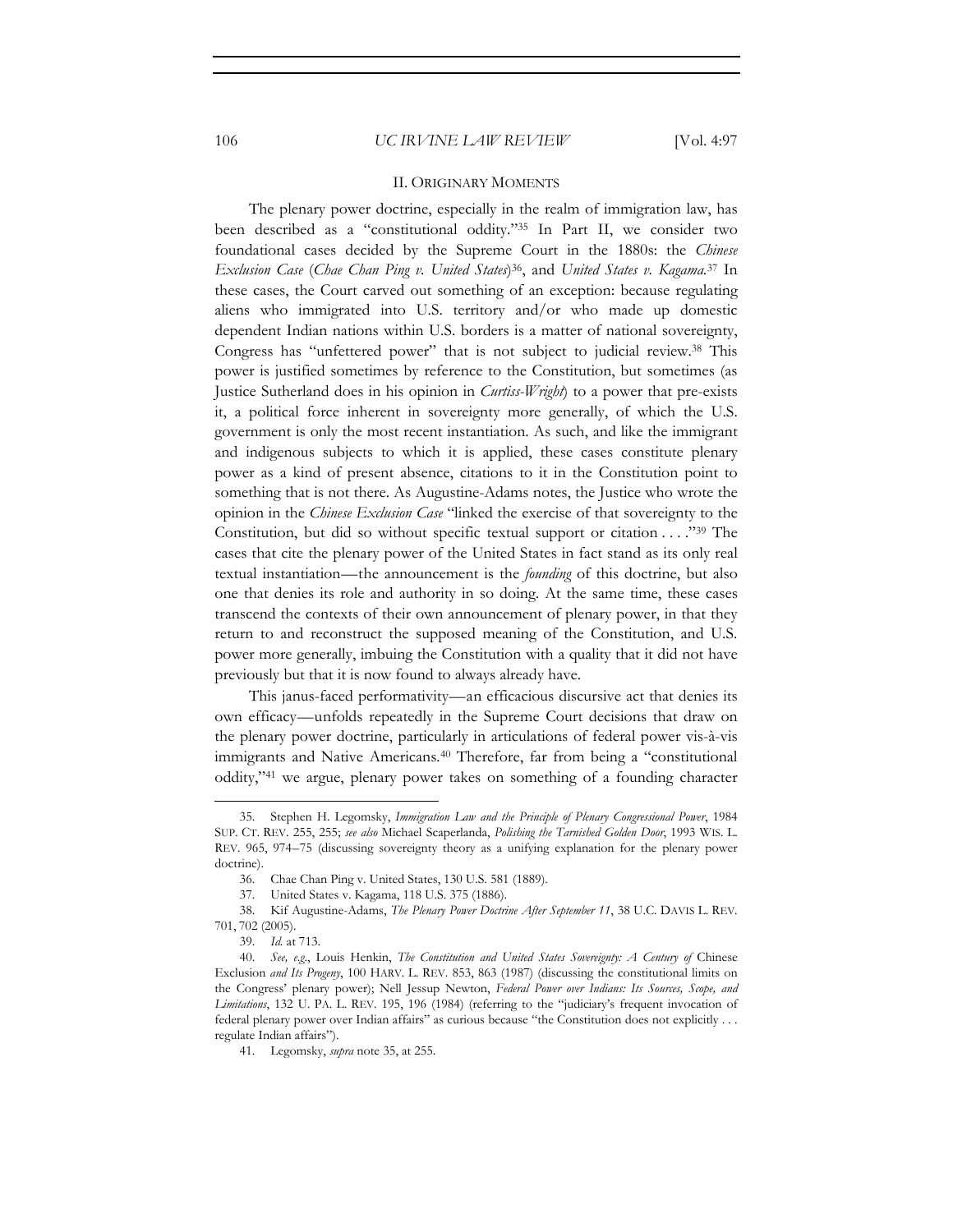insofar as it gives "fullness" to the United States and the laws by which it acts in relation to those "aliens" (indigenous and immigrant) whose presence within its borders troubles the imagined veneer of its uniform, territorially contiguous, "modular" sovereignty.<sup>42</sup>

*Chae Chan Ping v. United States,* also known as the *Chinese Exclusion Case*, concerned the ability of the U.S. government to exclude Chae Chan Ping, a Chinese immigrant, even though he had been issued a reentry certificate, and even though U.S. treaties with China had recognized "the free migration and emigration of their citizens and subjects, respectively, from the one country to the other, for purposes of curiosity, of trade, or as permanent residents."43 Chae Chan Ping had immigrated to the United States from China in 1875, taking up residence in San Francisco. In 1882, the U.S. Congress passed the Chinese Exclusion Act, which forbid further immigration of Chinese laborers, but which allowed those who were already in the United States to obtain a certificate that would allow them to reenter the country after leaving.44 Chae Chan Ping obtained such a certificate, and, in 1887, twelve years after first entering, returned to China for a visit. In September 1888, he set sail for the United States once again, but while he was en route, Congress enacted new legislation that revoked the reentry certificates that had been previously issued.45 When he landed in San Francisco, he was detained by the Captain of his steamship, whereupon he in turn submitted a writ of habeas corpus, alleging that his detention was unlawful, and the law upon which it was based, the Chinese Exclusion Act, was itself an unconstitutional exercise of federal power. His complaint was heard and denied by the Circuit Court of the Northern District of California,46 and then was appealed to the U.S. Supreme Court, which unanimously found his detention and exclusion to be lawful.47

The Court's reasoning in *Chae Chan Ping* demonstrates how plenary power's originary moments appear to follow rather than to found. Thus, writing for the Court, Justice Field asserts:

That the government of the United States, through the action of the legislative department, can exclude aliens from its territory is a proposition which we do not think open to controversy. Jurisdiction over

- 43. Burlingame Treaty, U.S.-China, art. V, July 28, 1868, 16 Stat. 739, 740.
- 44. Act of May 6, 1882, ch. 126, 22 Stat. 58 (repealed 1943).
- 45. Act of Oct. 1, 1888, ch. 1064, 25 Stat. 504 (repealed 1943).
- 46. *In re* Chae Chan Ping, 36 F. 431 (1888).
- 47. Chae Chan Ping v. United States, 130 U.S. 581 (1889).

<sup>42.</sup> *See* Thomas Biolsi, *Imagined Geographies: Sovereignty, Indigenous Space, and American Indian Struggle*, 32 AM. ETHNOLOGIST 239, 240 (2005) (discussing various types of indigenous space utilized by American Indians to challenge the "modular" sovereignty of the United States); *see also* FRANK POMMERSHEIM, BROKEN LANDSCAPE: INDIANS, INDIAN TRIBES, AND THE CONSTITUTION 139– 40 (2009) (discussing the *Lone Wolf* Court's view of plenary power as a "clear highway" for "unilateral expansion of federal land acquisition and power in Indian affairs"). For an immigration example, see Susan Bibler Coutin, *Being En Route*, 107 AM. ANTHROPOLOGIST 195, 195 (2005), where she writes that "exclusion created territorial gaps—the space occupied by the person deemed to be legally outside of the United States. Thus, for territories to have integrity, territorial disruptions were required."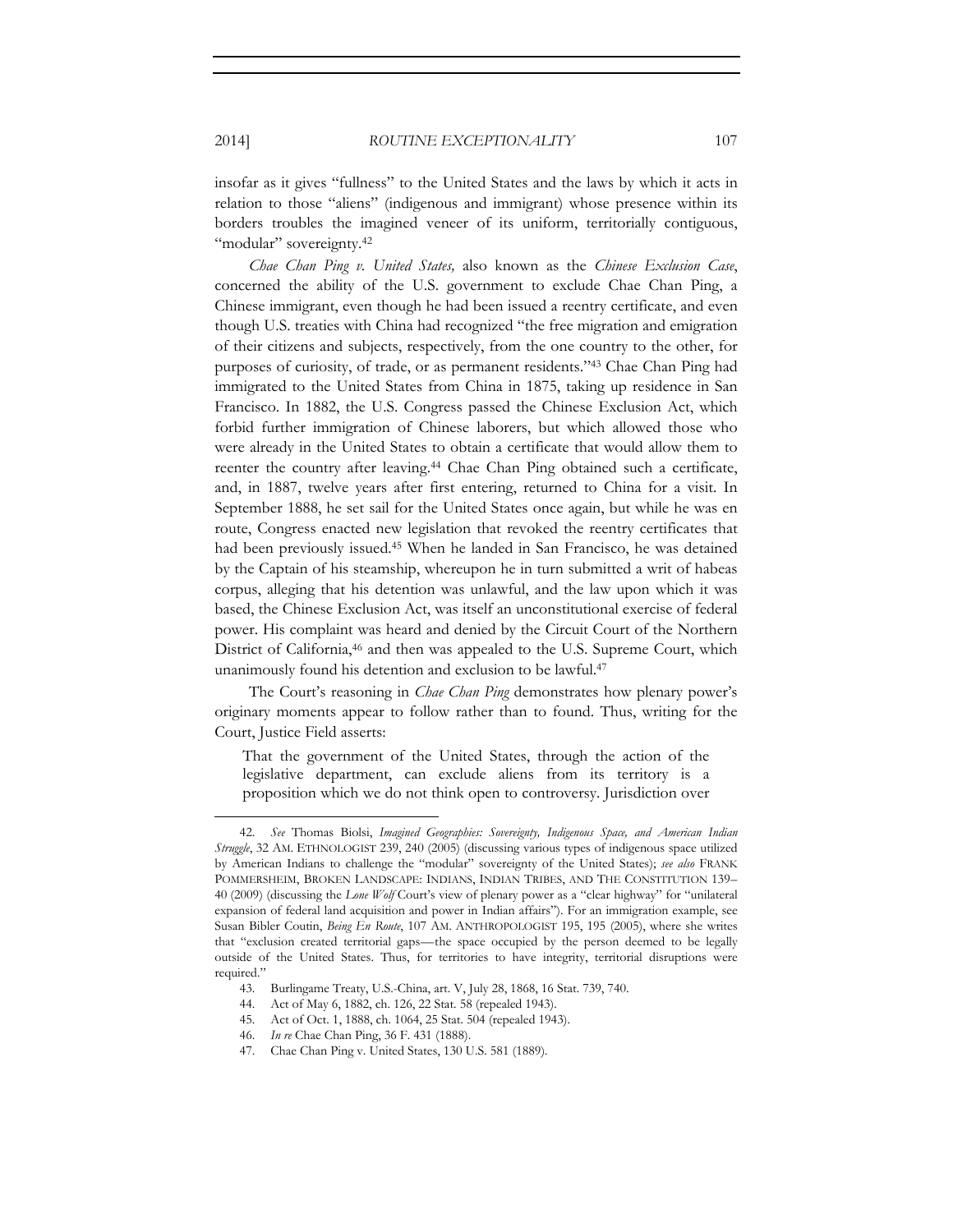its own territory to that extent is an incident of every independent nation. It is a part of its independence.<sup>48</sup>

In this passage, Justice Field presents the government's power to exclude as an already established fact, grounded in sovereign independence and jurisdiction, rather than as a doctrine that is being created in the very moment that it is announced. And yet, as we argue, Justice Field's opinion constitutes just this kind of foundational announcement of the doctrine of plenary power over immigrants, precisely by denying that this is what it is doing. Such a founding is accomplished by the Court through a deferral of the Court's own authority, both by reference to a supposedly taken-for-granted notion of the sovereign power to exclude, and by the limits such power imposes on the Court's capacity to decide such matters as a question of law. To again quote Justice Field:

Whether a proper consideration by our government of its previous laws, or a proper respect for the nation whose subjects are affected by its action, ought to have qualified its inhibition [of Chinese laborers], and made it applicable only to persons departing from the country after the passage of the act, are not questions for judicial determination*.* 49

In place of judicial determination, Justice Field asserts, immigration will be regulated by "sovereign will,"50 the government's "judgment,"51 and the "pleasure of congress."52 Substituting political will for legal judgment explicitly acknowledges that, though authorized through legal deference, plenary power is a naked form of power, apparently inherent in sovereignty. As Augustine-Adams notes, "The plenary power doctrine at least recognizes that the exclusion of noncitizens is an exercise of power, rather than justified by principle, constitutional or otherwise. The plenary power doctrine calls a spade a spade; the United States, and other countries, exclude noncitizens as a matter of power and privilege."53 As an act of discretion, plenary power is set aside from constitutional law, making it extraconstitutional<sup>54</sup> and unenumerated.<sup>55</sup>

But significantly, as it gains legal authority when it is found to have its source

 $\overline{a}$ 

54. *See* Augustine-Adams, *supra* note 38 at 712–13 (discussing the Supreme Court's justification of the plenary power as extraconstitutional); *see also* Cleveland, *supra* note 29, at 7 n.25 (examining extraconstitutionality as a possible basis for unenumerated governmental powers).

<sup>48.</sup> *Id.* at 603–04.

<sup>49.</sup> *Id.* at 609.

<sup>50.</sup> *Id.* at 600.

<sup>51.</sup> *Id.* at 606.

<sup>52.</sup> *Id.* at 600.

<sup>53.</sup> Augustine-Adams, *supra* note 38, at 745; *see also* Newton, *supra* note 40, at 196 ("The judiciary's frequent invocation of federal plenary power over Indian affairs is curious since the Constitution does not explicitly grant the federal government a general power to regulate Indian affairs. One suspects, therefore, that, as in other areas of constitutional law, the terms 'plenary power' and 'political question' are not so much justifications for decisional outcomes as they are restatements of the Court's intent to defer to the other branches of government and, concomitantly, to abdicate any role in defining the unique status of Indian tribes in our constitutional system or accommodating their legitimate claims of tribal sovereignty and preservation of property.") (footnotes omitted).

<sup>55.</sup> Henkin, *supra* note 40, at 856.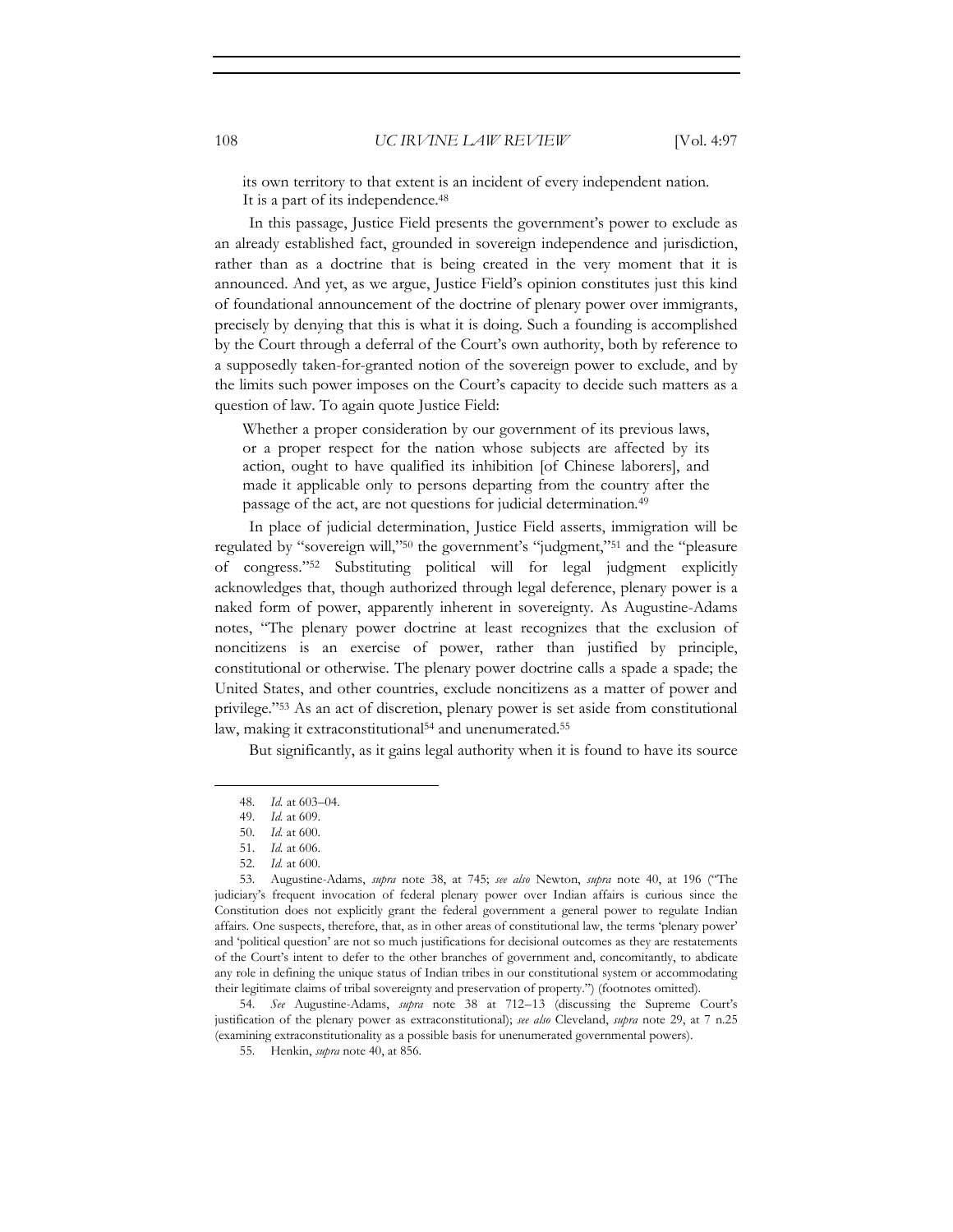in that power which precedes law, the doctrine of plenary authority nonetheless has the effect of returning to and reconstruing social facts in accordance with the political present and future it brings into being. Thus, although Chae Chan Ping resided in the United States for some twelve years, harmlessly as far as anyone knows, the decision in the *Chinese Exclusion Case* defined him and other Chinese laborers as foreign and as aggressors.<sup>56</sup> Justice Field emphasizes that the Chinese "remained strangers in the land"57 and that "[t]hose laborers are not citizens of the United States; they are aliens."58 As foreign subjects of another sovereign, the Chinese, Justice Field reasoned, threatened to "overrun"59 the United States, posing a "great danger"<sup>60</sup> due to the "vast hordes"<sup>61</sup> and "crowded millions"<sup>62</sup> who aggressed through "encroachment."<sup>63</sup> Indeed, though all that Chae Chan Ping had done was to visit China and then return, his reentry, in fact his mere presence, was deemed akin to an act of war:

If, therefore, the government of the United States, through its legislative department, considers the presence of foreigners of a different race in this country, who will not assimilate with us, to be dangerous to its peace and security, their exclusion is not to be stayed because at the time there are no actual hostilities with the nation of which the foreigners are subjects. The existence of war would render the necessity of the proceeding only more obvious and pressing.64

Temporally, the Court's claim that Congress could determine that Chinese laborers' presence in the United States was something just short of military hostilities also gave Congress the ability to reconfigure the facts of Chae Chan Ping's and other Chinese laborers' lives. Although the validity of his reentry certificate was not challenged, Justice Field cited widespread fraud as having given the government a legitimate rationale for first limiting and then revoking the evidence—the reentry certificate—that would have permitted Chae Chan Ping to reenter the country. Perhaps the greatest factual revision of all was naming this case the Chinese "exclusion" case, when as Cleveland notes, Chae Chan Ping was being expelled.<sup>65</sup>

Though much of the scholarship on Chinese Exclusion examines, as we have here, the rationales underlying plenary power, we wish to focus attention as well on an aspect of the case that is usually not discussed, namely, the reentry certificate that Chae Chan Ping had in his possession. What, precisely, was this

60. *Id.*

- 63. *Id.* at 606.
- 64. *Id.*

<sup>56.</sup> Matthew J. Lindsay, *Immigration as Invasion: Sovereignty, Security, and the Origins of the Federal Immigration Power*, 45 HARV. C.R.-C.L. L. REV. 1, 45 (2010).

<sup>57.</sup> *Chae Chan Ping*, 130 U.S. at 595.

<sup>58.</sup> *Id.* at 603.

<sup>59.</sup> *Id.* at 595.

<sup>61.</sup> *Id.* at 606.

<sup>62.</sup> *Id.* at 595.

<sup>65.</sup> Cleveland, *supra* note 29, at 127.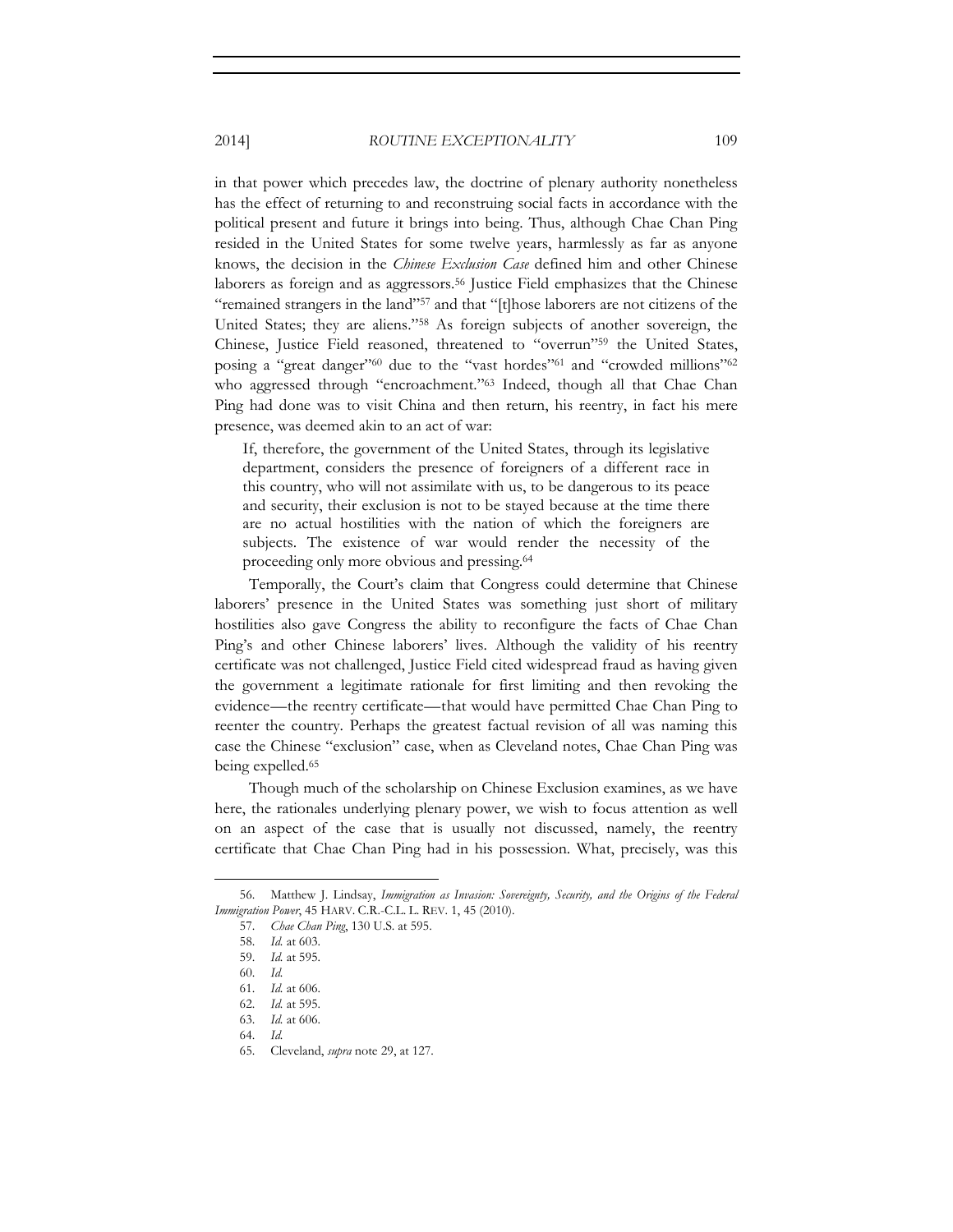document before it was revoked? Proof of identity? A promise? A contract? A record of prior presence? Though it may have been all of these things, we suggest that its most important feature was actually its intangibility. In other words, though Chae Chan Ping presumably carried his certificate as a material object with him while he left and returned to the United States, the document itself was imbued with a potentiality: despite whatever words appeared on its surface, it might or might not be regarded as valid and, at the "pleasure" of the U.S government, it might or might not permit him to reenter the country. Though perhaps marked by official stamps, the reentry certificate was indefinite, its features hiding another document that resided within: the potential revocation that would eventually emerge, with the 1888 Chinese Exclusion Act amendment and with the steamship Captain's decision to detain Chae Chan Ping. Much like Native Americans' land, of which Congress dispossessed them through the Dawes Severalty Act of 1887, though only as a "mere change in the form of investment,'"66 the reentry that the document promised vanished through a mere redefinition of territorial presence.

In fact, the revocability of his reentry document was prefigured by the Chinese Exclusion Act itself, long before Chae Chan Ping left U.S. shores. Although this act is known primarily for its racist exclusion of Chinese, in which "the opinion of the Government of the United States" about the danger posed by "the coming of Chinese laborers" is deemed sufficient to ban a whole class of persons,67 in fact, much of the Act's text is taken up with mundane administrative details regarding how to adequately document the Chinese laborers who were already here. For example, section 4, which is the longest of the Act's 15 sections, states:

That for the purpose of properly identifying Chinese laborers who were in the United States on the seventeenth day of November, eighteen hundred and eighty, or who shall have come into the same before the expiration of ninety days next after the passage of this act, and in order to furnish them with the proper evidence of their right to go from and come to the United States of their free will and accord, as provided by the treaty between the United States and China dated November seventeenth, eighteen hundred and eighty, the collector of customs of the district from which any such Chinese laborer shall depart from the United States shall, in person or by deputy, go on board each vessel having on board any such Chinese laborers and cleared or about to sail from his district for a foreign port, and on such vessel make a list of all such Chinese laborers, which shall be entered in registry-books to be kept for that purpose, in which shall be stated the name, age, occupation, last

<sup>66.</sup> Joseph William Singer, Lone Wolf*, or How to Take Property by Calling It a "Mere Change in the Form of Investment*,*"* 38 TULSA L. REV. 37, 39 (2002) (quoting United States v. Sioux Nation of Indians, 448 U.S. 371, 413 (1980)); *see also* Scaperlanda, *supra* note 35, at 988–89 (discussing the ways that the U.S. government can retract the "hospitality" that it offers immigrants).

<sup>67.</sup> Chinese Exclusion Act of 1882, ch. 126, pmbl., 22 Stat. 58, 58 (repealed 1943).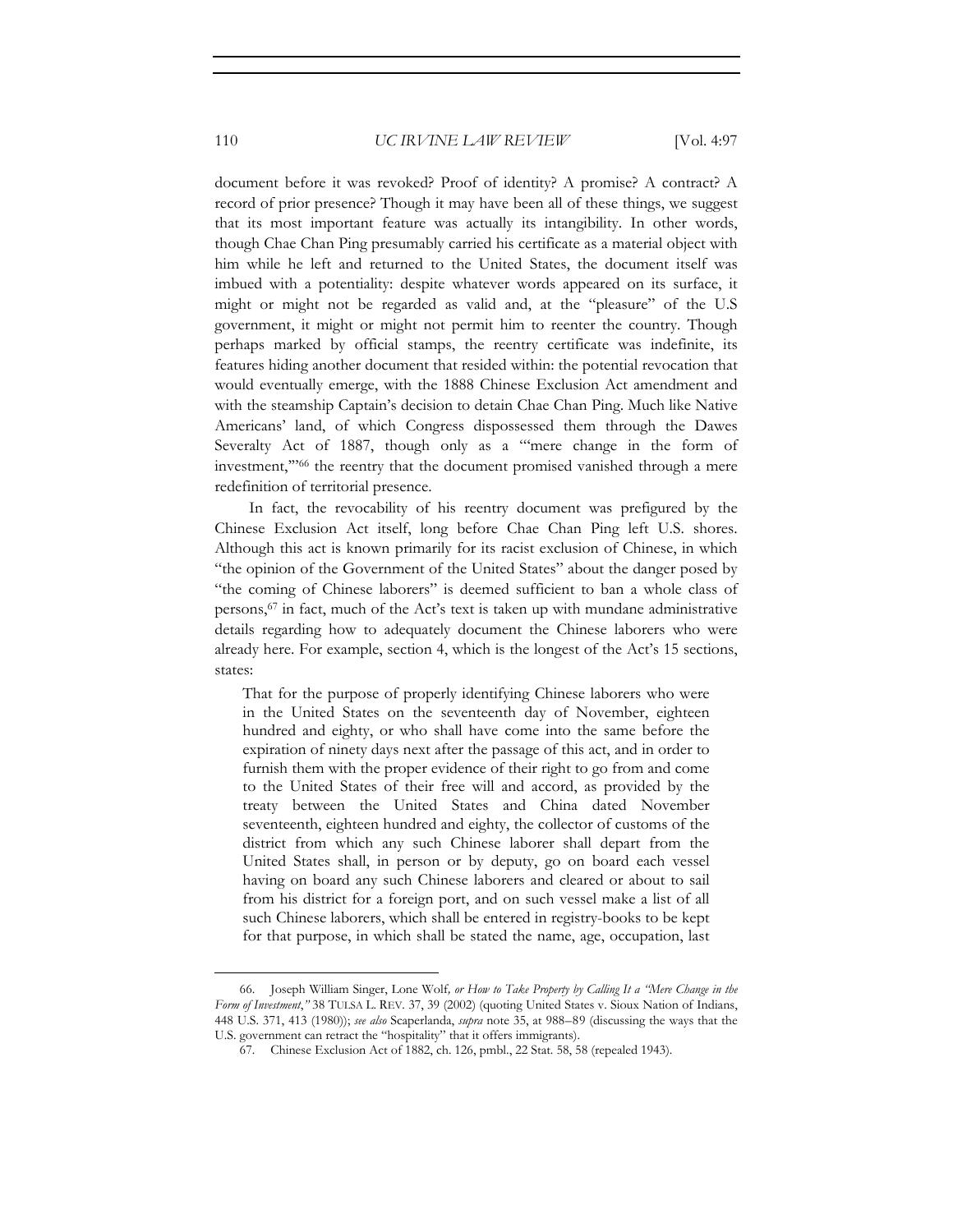place of residence, physical marks of peculiarities, and all facts necessary for the identification of each of such Chinese laborers, which books shall be safely kept in the custom-house; and every such Chinese laborer so departing from the United States shall be entitled to, and shall receive, free of any charge or cost upon application therefor, from the collector or his deputy, at the time such list is taken, a certificate, signed by the collector or his deputy and attested by his seal of office, in such form as the Secretary of the Treasury shall prescribe, which certificate shall contain a statement of the name, age, occupation, last place of residence, personal description, and facts of identification of the Chinese laborer to whom the certificate is issued, corresponding with the said list and registry in all particulars. In case any Chinese laborer after having received such certificate shall leave such vessel before her departure he shall deliver his certificate to the master of the vessel, and if such Chinese laborer shall fail to return to such vessel before her departure from port the certificate shall be delivered by the master to the collector of customs for cancellation. The certificate herein provided for shall entitle the Chinese laborer to whom the same is issued to return to and re-enter the United States upon producing and delivering the same to the collector of customs of the district at which such Chinese laborer shall seek to reenter; and upon delivery of such certificate by such Chinese laborer to the collector of customs at the time of re-entry in the United States said collector shall cause the same to be filed in the custom-house and duly canceled.68

By conforming to the latest in identification technology,<sup>69</sup> creating a registry against which certificates could be checked, and establishing penalties for fraud, the Act anticipates its own violation, thus creating the possibility for the very shadow documents that rendered Chae Chan Ping's compliance with the Act's terms both insubstantial and legally indefensible. Compliance meant assuming a particular stance regarding the U.S. government, as a racialized and foreign "other" who sought to invoke the U.S. government's "pleasure" to allow the Chinese laborers already in the country to remain. Such a stance may have appeared fraudulent to many Chinese. Sarah Cleveland notes that after the Geary Act of 189270 required Chinese residents to carry a certificate of residence at all times, "a massive campaign of civil disobedience within the Chinese community" ensued.71

Similar processes played out in relation to American Indian Tribes and the capacity of the United States to make and change laws that governed not only the

<sup>68.</sup> *Id*. § 4.

<sup>69.</sup> *See* SIMON A. COLE, SUSPECT IDENTITIES: A HISTORY OF FINGERPRINTING AND CRIMINAL IDENTIFICATION 121–27 (2001) (describing the various identification procedures used to issue "return certificates" to Chinese nationals).

<sup>70.</sup> Geary Act, ch. 60, 27 Stat. 25, 25–26 (1892) (repealed 1943).

<sup>71.</sup> Cleveland, *supra* note 29, at 138 (citing Ellen D. Katz, *The Six Companies and the Geary Act: A Case Study in Nineteenth-Century Civil Disobedience and Civil Rights Litigation*, 8 W. LEGAL HIST. 227, 253– 63 (1995)).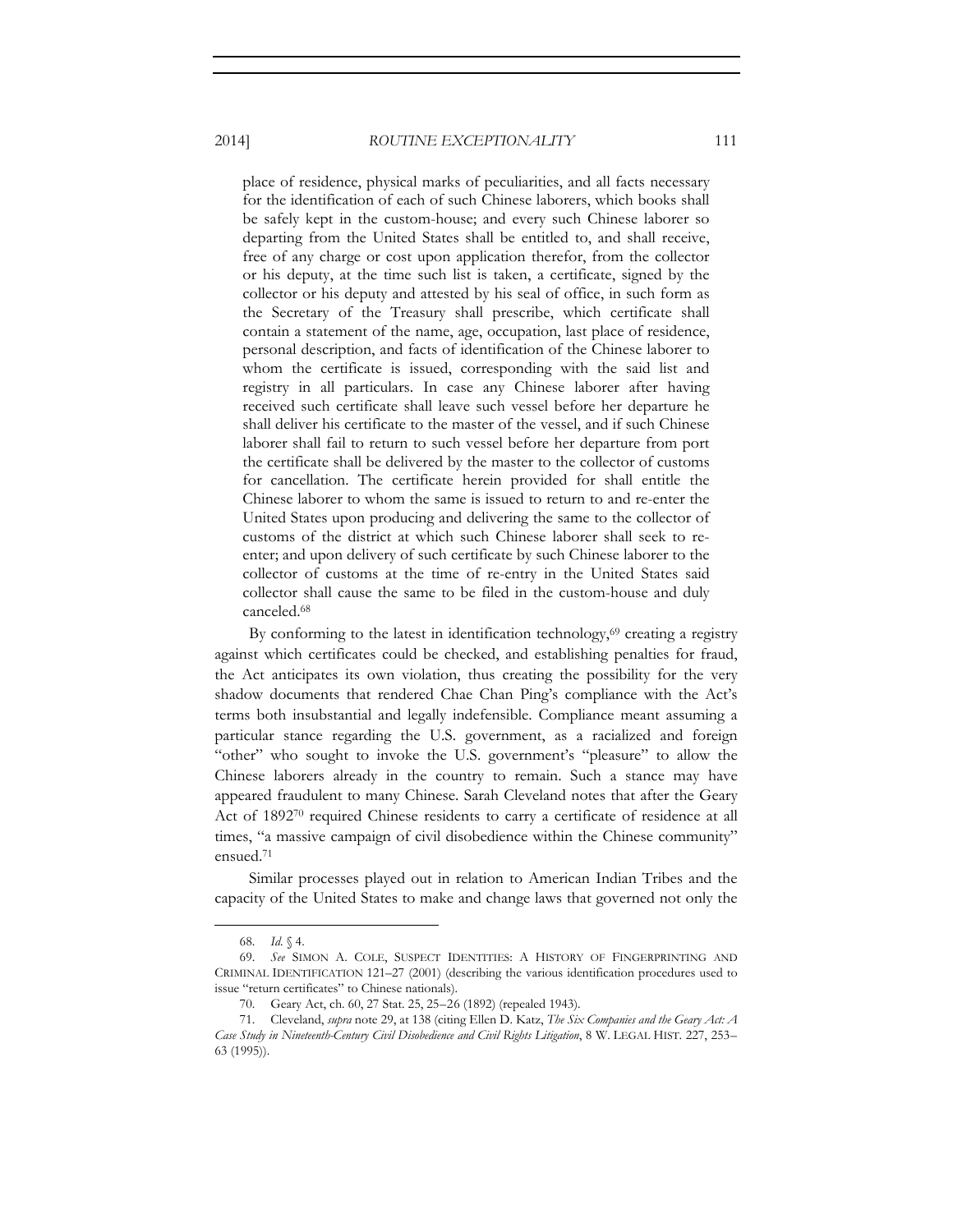nation-to-nation relations between the two, but even the policing of relations between indigenous members of the same tribal nation, on tribally-held territory. Indeed, this is the central legal question before the Supreme Court in *United States v. Kagama*, 72 in which the Court was asked to decide the legality of the arrest and detention by federal authorities of an Indian who was accused of killing another member of his tribe on the Hoopa Valley Reservation at the confluence of the Trinity and Klamath Rivers in the far northwestern corner of California. Federal authority to hear this case was claimed under the recently passed Major Crimes Act of 1885, in which Congress extended federal adjudicatory jurisdiction over certain named crimes73 when committed by one tribal member against another in "Indian Country," a legal term of art that includes Indian reservations like the Hoopa Valley Reservation.74

Passed just two years before the Dawes Act of 1887, the Major Crimes Act marked the first major intrusion into the internal sovereignty of tribal nations, an arena that, until that time, had generally been presumed to be in the exclusive jurisdiction of the tribes themselves, particularly those that resided on reservations. Indeed, the law itself was hastily passed as a legislative fix to an 1883 Supreme Court decision, *Ex parte Crow Dog*, <sup>75</sup> involving similar facts of intertribal murder on the Brule Sioux Indian Reservation in the Dakota Territory, but in which the Supreme Court held that the federal authorities lacked the authority to take jurisdiction over the case.

As a brief decision "not known for its coherence or clarity,"76 it is not surprising that the statement of the facts in Justice Samuel Miller's 1886 opinion in *United States v. Kagama*77 are perhaps more interesting for what they don't reveal than for what they do. All we are told of the facts is that "in two counts . . . Kagama, *alias* Pactah Billy, an Indian, murdered Iyouse, *alias* Ike, another Indian, at Humboldt County, in the state of California, within the limits of the Hoopa Valley reservation . . . . "78 Never mentioned is the fact that, according to ethnohistorian Sydney Harring, neither Kagama nor Iyose were actually members

<sup>72.</sup> United States v. Kagama, 118 U.S. 375, 376 (1886).

<sup>73.</sup> Act of Mar. 3, 1885, ch. 341, § 9, 23 Stat. 362, 385 (codified as amended at 18 U.S.C. § 1153 (2012)). The original act, passed as a legislative rider to the Indian Appropriations Bill of 1885, named seven crimes over which the federal courts could take jurisdiction: murder, manslaughter, rape, assault with intent to kill, arson, burglary, and larceny. *Id.*

<sup>74. 18</sup> U.S.C. § 1151(a) (2012) (defining Indian Country as, among other things, "all land within the limits of any Indian reservation under the jurisdiction of the United States Government, notwithstanding the issuance of any patent, and, including rights-of-way running through the reservation").

<sup>75.</sup> *Ex parte* Crow Dog, 109 U.S. 556 (1883).

<sup>76.</sup> KENNETH BOBROFF ET AL., COHEN'S HANDBOOK OF FEDERAL INDIAN LAW § 5.01(4) (Nell Jessup Newton et al. eds., 2005); *see also* Sidney L. Harring, *The Distorted History that Gave Rise to the "So Called" Plenary Power Doctrine: The Story of* United States v. Kagama, *in* INDIAN LAW STORIES 149, 149 (Carole Goldberg et al. eds., 2011) (citing Newton, *supra* note 40, at 197) (characterizing the case as based on history that is no longer applicable).

<sup>77.</sup> *Kagama*, 118 U.S. at 376.

<sup>78.</sup> *Id.*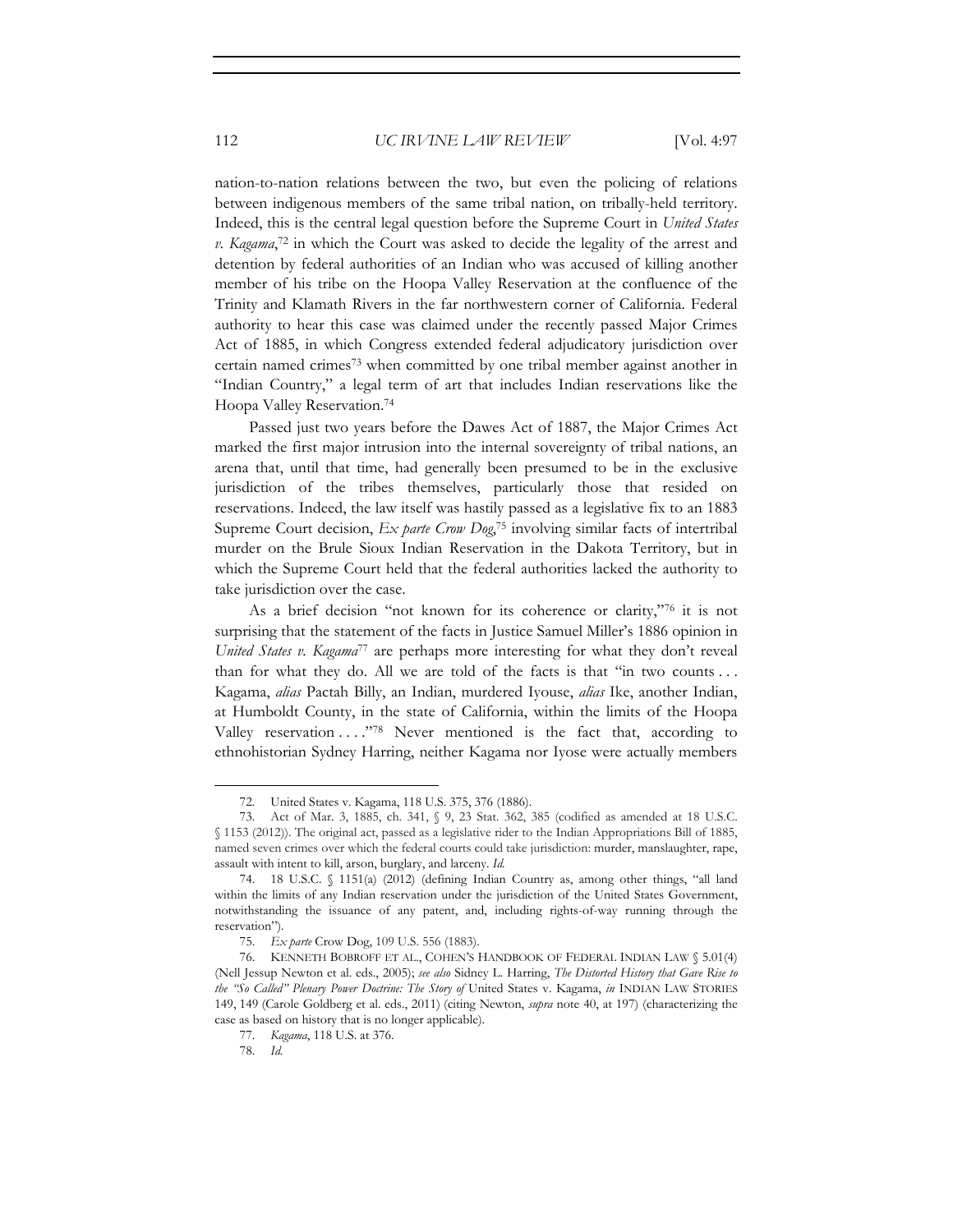of the Hupa tribe—both were Yurok, a distinct people with an entirely different language—nor were they living on the Hoopa Valley Reservation.79 It turns out the two were neighbors, whose homesteads existed on a narrow valley on a lower branch of the Klamath River just north of the Reservation.80 Thus even the killing itself, which took place at Iyose's homestead, was not on Reservation land.

Given these errors in fact, it seems plain to Harring that federal jurisdiction in general, and the Major Crimes Act in particular, should not have been extended to this case, and "the Supreme Court could not have issued the *Kagama* decision at all."81 The errors themselves seem to be traceable to a number of misrepresentations of both Kagama's and Iyose's places of residence, and their identities, in several different federal records, including censuses taken by the Hoopa Valley Indian Agent between 1880 and 1891, as well as some official correspondence between the Indian Agent, Major Charles Porter, and then Superintendent of Indian Affairs, Hiram Price, a man most famous, or infamous, for his pushing forward with the allotment and assimilation policies of the Dawes Act.

In many of the federal records regarding the Hoopa Valley Reservation, and its Agent Porter, the name Pactah Billy appears as sometimes residing on the Hoopa Reservation, sometimes off, and always of a more indeterminate tribal affiliation, being described as a Klamath Indian, that is, an Indian living along the Klamath River.<sup>82</sup> In much the same way then that the social facts of Chae Chan Ping's residence certificate before and after the 1888 Amendment to the Chinese Exclusion Act change, the residency records and even tribal affiliation of Pactah Billy seem to flicker, first in and then out, of the relevant federal jurisdiction.

Equally important, however, is the extent to which, like in Justice Field's opinion in the *Chinese Exclusion Case*, none of these factual inconsistencies seem to matter to the Court in its ultimate resolution of the question regarding the U.S. government's power to regulate intratribal affairs. As Harring notes, the rapidity with which the *Kagama* case makes its way through the federal courts—from arrest in June 1885 to Miller's opinion in May 1886—seems to suggest the extent to which the case was singled out by federal prosecutors to be a test case for determining the validity of the newly minted Major Crimes Act, legislation that the Supreme Court all but directed be pursued by Congress in the language of *Ex Parte Crow Dog*. 83 This context gives the outcome in the Kagama case the sense of a kind of fait accompli. As Harring writes, "[f]ederal courts have often created doctrines through case law that . . . [have] nothing to do with the Indian people

<sup>79.</sup> Harring, *supra* note 76, at 152 (discussing the tribal languages and tribal identifications of the parties to the case).

<sup>80.</sup> *Id.* at 153–54.

<sup>81.</sup> *Id.* at 152.

<sup>82.</sup> *Id.* at 152–53.

<sup>83.</sup> *Id.* at 173 (citing *Ex parte* Crow Dog, 109 U.S. 556, 568–69 (1883)).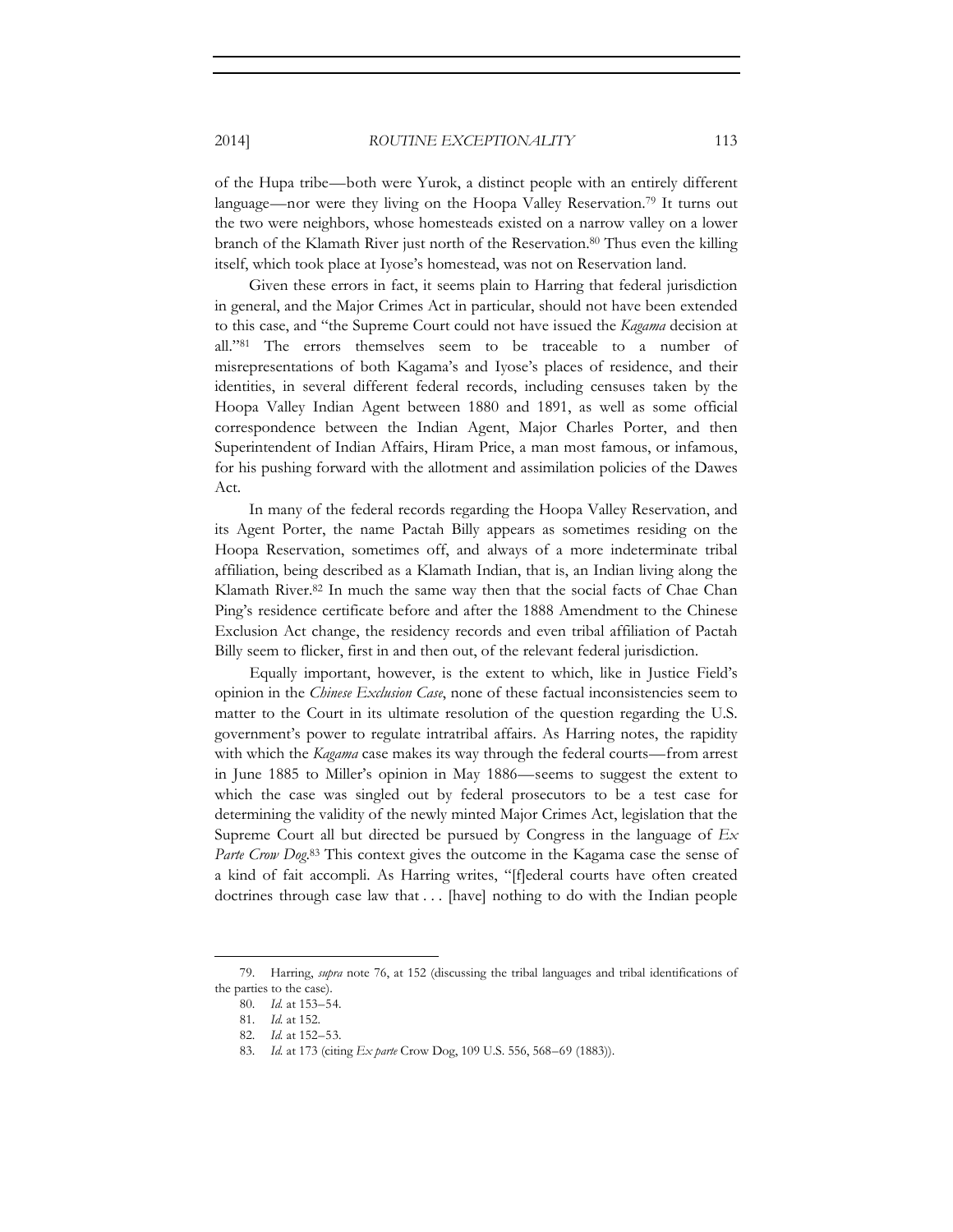involved. *Kagama* fits perfectly into this pattern: the actual case had nothing to do with the doctrine."<sup>84</sup>

Little wonder then that Miller's opinion moves quickly from its brief onesentence description of the facts straight to the question of the legitimacy of the Major Crimes Act, and the federal jurisdiction over *Kagama* claimed in its name. And here Miller is at least more emphatic, if not more clear, in what he sees as the source of Congress' authority to pass such laws. In particular, he is careful to point out that this authority does not come, as had been argued by the attorney from the United States, from the constitutional doctrine known as the Indian Commerce Clause, which gives Congress power "[t]o regulate Commerce with foreign Nations, and among the several States, and with the Indian Tribes . . . ."85 He writes,

This clause is relied on in the argument in the present case . . . [b]ut we think it would be a very strained construction of this clause that a system of criminal laws for Indians . . . was authorized by the grant of power to regulate commerce with the Indian tribes.86

And with that, Miller acknowledges, if only to set to one side, the constitutional source of Congressional authority over Indian affairs, which had heretofore been the most common source for understanding the federal government's exclusive authority in determining the government-to-government relationship with Indian tribes.87 Instead, and making explicit reference to the fact that "these Indians are within the geographical limits of the United States," Miller concludes that:

[T]his power of congress to organize territorial governments, and make laws for their inhabitants, arises, not so much from the clause in the constitution . . . as from the ownership of the country in which the territories are, and the right of exclusive sovereignty which must exist in the national government, and can be found nowhere else.<sup>88</sup>

And so, much as in the *Chae Chan Ping* decision three years hence, plenary power over Indians is announced/founded in the alchemy of a case law decision that locates a power beyond its ken, in a murky doctrine of sovereign power that is grounded in itself, if only because it "can be found nowhere else."89

Legal scholars differ about whether to regard *Chae Chan Ping,* or *Kagama,* as a "constitutional fossil,"90 a relic of a prior era, "exist[ing] in a time warp"91 or as an

<sup>84.</sup> *Id.* at 151.

<sup>85.</sup> U.S. CONST. art. I, § 8, cl. 3.

<sup>86.</sup> United States v. Kagama, 118 U.S. 375, 378–79 (1886).

<sup>87.</sup> As well, prior to the *Chinese Exclusion Case*, the Commerce Clause was cited as the basis for regulating immigration. *See* Lindsay, *supra* note 56, at 28, (noting that immigration was then understood as the business of bringing foreigners into the United States and was therefore seen as a matter of commerce).

<sup>88.</sup> *Kagama*, 118 U.S. at 379–80 (citing Murphy v. Ramsey, 114 U.S. 15, 44 (1885)).

<sup>89.</sup> *Id.*

<sup>90.</sup> Henkin, *supra* note 40, at 862.

<sup>91.</sup> Scaperlanda, *supra* note 35, at 975.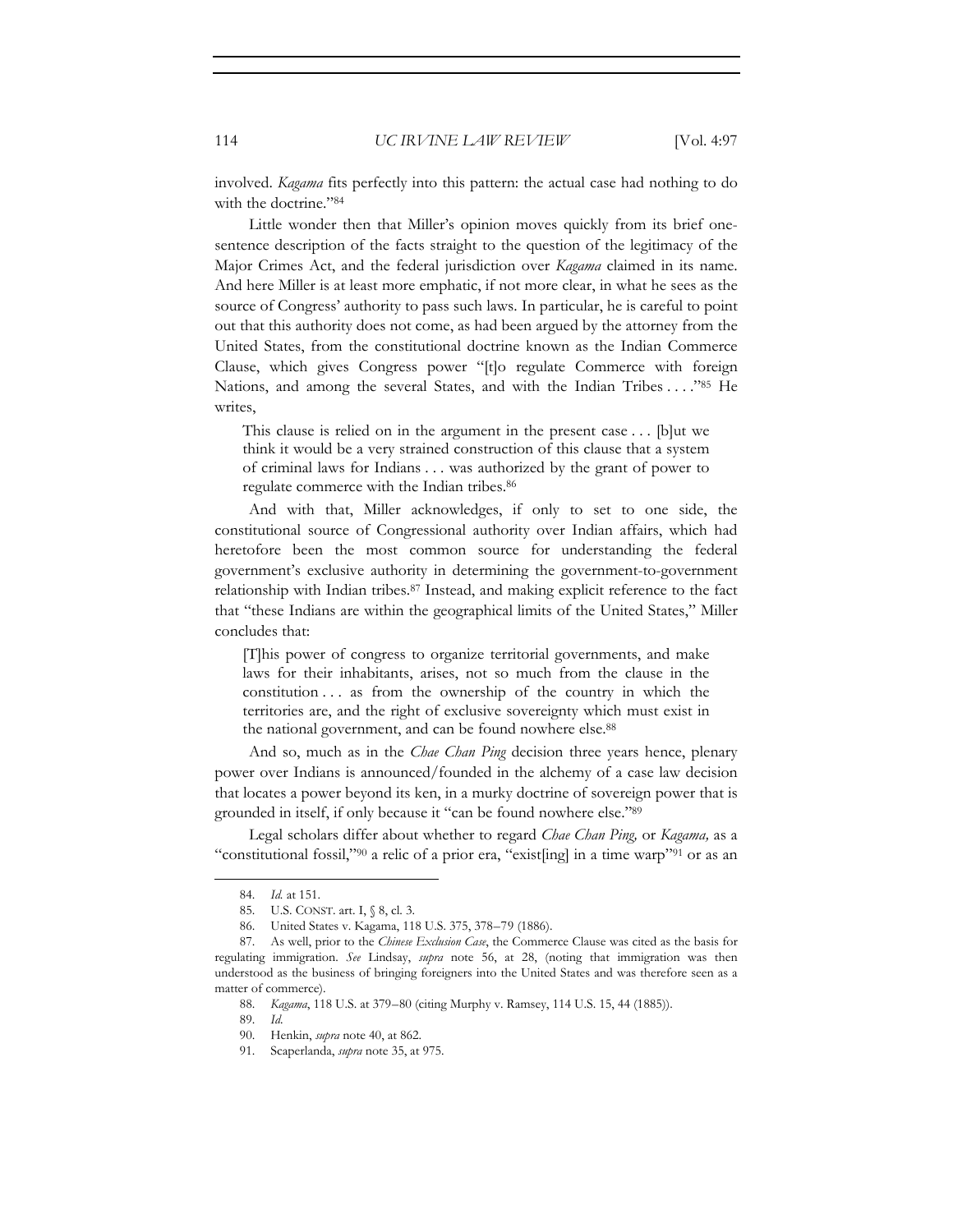integral part of the U.S. legal system, one that is "very much alive and well."92 We suspect that both are right, that these cases were products of a particular historical era93 but that at the same time, plenary power also enables federal law regarding Indians and immigrants. To suggest how this is the case, we turn now to the contemporary period, and to the legal claims staked by the Native American Tribal Nation and by Central Americans.

## III. ROUTINE EXCEPTIONALITY, OR HIDING IN PLAIN SIGHT

Insofar as, in the United States, alien subjects create a gap in law's reach across the nation, we suggest that it is precisely in the documents that shape their lives and that are deployed in petitions for federal recognition that the ambiguous, odd, undetermined quality of plenary power's force can be best discerned. Indians and immigrants who seek recognition occupy a moment and space before plenary power acts. They are therefore shaped by a future that reaches into their present, reconstituting the facts of their lives even as they are lived. In this sense, they are constituted in key ways by a future that they do not control even as their efforts to reach this future compel them to produce evidence, to document their present and past existence, to become particular sorts of characters, and to insist on the validity of realities that ought to be taken as self-evident; that a tribe is a tribe, that a resident is a resident, that a relation is kin. Their insistence on trying to prove the obvious, however, is easily misconstrued as fraud—and not only out of biases that regard immigrants and the indigenous as particularly devious, due to being "special interests" or "illegals." In addition, assertions of a transcendent sovereignty that survives changes of ruler and regime may cover a fear that in fact the nation is not sovereign, that it can be manipulated by immigrant or indigenous people who are suspected of deploying fraudulent documents. To be defrauded is perhaps the antithesis of the sovereign who rules by will, therefore, detecting fraud must be one of the sovereign's key capacities. Haunted by the specter of fraud that lies beyond law—like the plenary power that is grounded in the silence of the Constitution94—the documents held and produced by the nation's immigrant and indigenous others become intangible. They, much like the textual basis for plenary power, may not entirely be there, specters that flicker at the edges of the state's gaze, visible only through a sidelong glance.

Our analysis focuses on the experiences of Central Americans, who

<sup>92.</sup> Natsu Taylor Saito, *The Enduring Effect of the* Chinese Exclusion Cases*: The "Plenary Power" Justification for On-Going Abuses of Human Rights*, 10 ASIAN L.J. 13, 13 (2003).

<sup>93.</sup> Lindsay, *supra* note 56, at 32–33. Lindsay "argue[s] that immigration exceptionalism is the product of a deep antagonism between the nation's republican political-economic principles and the unprecedented social and economic dislocations wrought by the industrialization of the northern economy." *Id.* at 6. His explanation: "[B]oth the cultural and legal origins of modern immigration exceptionalism lie in a highly contingent, historically novel association between foreign pauper labor and foreign aggression that, for contemporaries, warranted categorically defining all laws touching on immigration as matters of national self-preservation." *Id.* at 32–33.

<sup>94.</sup> For a discussion of the U.S. Constitution's silence regarding race in the context of *Prigg v*. *Pennsylvania*, see Han, *supra* note 17, at 89–97.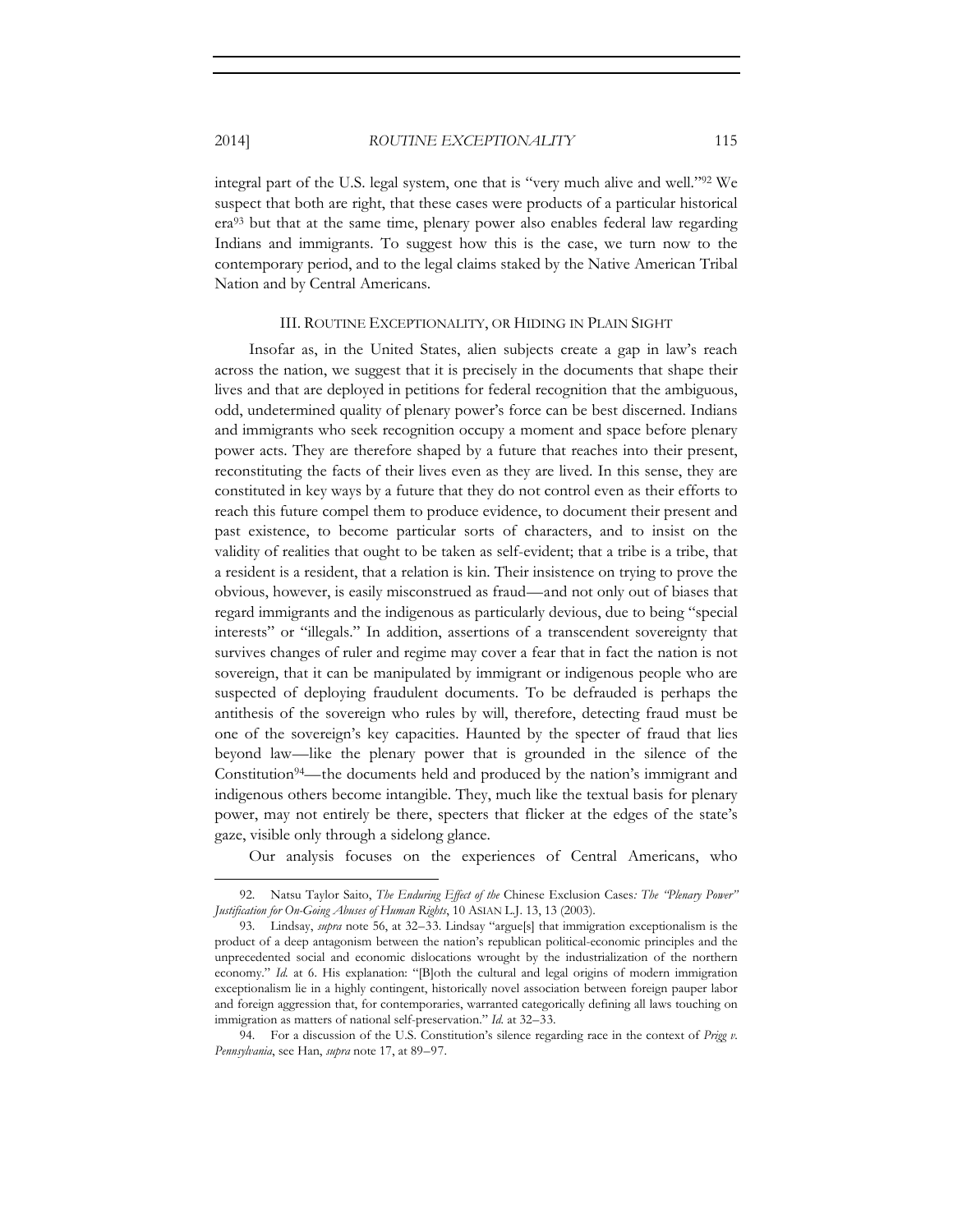immigrated to the United States in large numbers during Central American civil wars of the 1980s and 1990s, and who have been awarded a variety of temporary statuses, only some of which lead to citizenship95; and on a Southern California tribal nation whose recent denial of federal recognition is currently on petition for reconsideration after the Secretary of the Interior determined that some evidence had been overlooked and, in December 2013, recommended that the Department of Interior reconsider the case.96 There are striking parallels in the legal histories of these groups. During the 1980s, one of the few ways for Salvadorans and Guatemalans to avoid deportation was to apply for political asylum, yet their applications were denied at rates of approximately ninety-seven percent and ninety-nine percent respectively.97 In response, various nonprofit, religious, and legal advocacy organizations formed coalitions to press the cause at all levels of city, state, and federal government. Through several landmark political and legal developments, including passage of the Immigration Reform and Control Act (IRCA) in 1986,98 a legal settlement in the *American Baptist Churches v. Thornburgh*  case,99 and the award of Temporary Protected Status in 1990 (due to the civil war)<sup>100</sup> and again in 2001 (following the Salvadoran earthquakes),<sup>101</sup> a new regulatory regime was established. This regime simultaneously allowed some to gain legal permanent residency, kept others in "temporary statuses" that Cecilia Menjívar has described as a "liminal legality"<sup>102</sup> and put in place stricter controls for those who remained undocumented. In this context, "papers" have taken on new, yet unpredictable, significance.

In 1982, around the same time that large-scale migration from Central America began, the tribal nation of which we write filed their first letter of intent with the BIA's Branch of Acknowledgement and Research (BAR), initiating their effort to become a "federally recognized tribal nation" pursuant to the Indian

<sup>95.</sup> CECILIA MENJÍVAR, FRAGMENTED TIES: SALVADORAN IMMIGRANT NETWORKS IN AMERICA 80–89 (2000) (describing the U.S. government's reactions to Salvadoran immigrants).

<sup>96.</sup> Brian Park, *Dept. of Interior to Reconsider Federal Recognition for Juaneño Tribe*, CAPISTRANO DISPATCH (Dec. 13, 2013), http://www.thecapistranodispatch.com/dept-of-interior-to-reconsiderfederal-recognition-for-juaneno-tribe/.

<sup>97.</sup> JAMES SILK, U.S. COMM. FOR REFUGEES, DESPITE A GENEROUS SPIRIT: DENYING ASYLUM IN THE UNITED STATES 9 (Virginia Hamilton ed., 1986).

<sup>98.</sup> Immigration Reform and Control Act of 1986, Pub. L. No. 99-603, 100 Stat. 3359 (codified as amended in scattered sections of 8 U.S.C.).

<sup>99.</sup> Am. Baptist Churches v. Thornburgh, 760 F. Supp. 796 (N.D. Cal. 1991); Carolyn Patty Blum, *The Settlement of* American Baptist Churches v. Thornburgh*: Landmark Victory for Central American Asylum-Seekers*, 3 INT'L J. REFUGEE L. 347, 353–55 (1991).

<sup>100.</sup> Immigration Act of 1990, Pub. L. 101-649, 104 Stat. 4978, 5030–38 (1990).

<sup>101.</sup> IMMIGRATION & NATURALIZATION SERV., U.S. DEP'T OF JUSTICE, QUESTIONS & ANSWERS: TEMPORARY PROTECTED STATUS (TPS) FOR EL SALVADORANS (2001), *available at* http://www.uscis.gov/files/pressrelease/TPSQ\_030201.pdf.

<sup>102.</sup> Cecilia Menjívar, *Liminal Legality: Salvadoran and Guatemalan Immigrants' Lives in the United States*, 111 AM. J. SOC. 999 (2006) (examining the effects of legal statutes on the lives of immigrants); *see also* Alison Mountz et al., *Lives in Limbo: Temporary Protected Status and Immigrant Identities*, 2 GLOBAL NETWORKS 335, 337, 341–46 (2002) (discussing Salvadorans who applied for asylum in the United States but were granted Temporary Protected Status).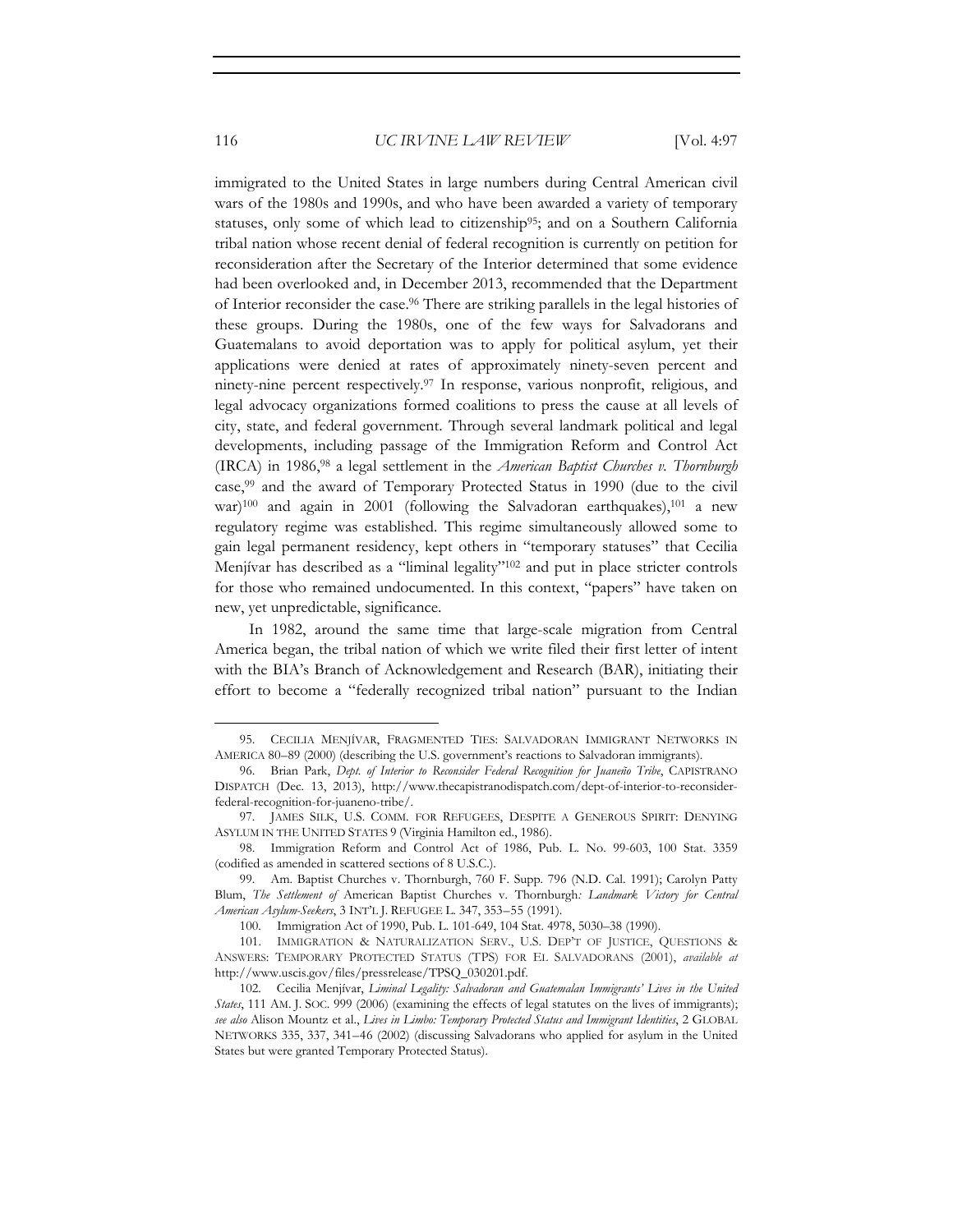Reorganization Act of 1934.103 In so doing, they hoped to establish a governmentto-government relationship with the United States.104 Despite providing several hundred volumes of evidence of the presence of the tribal nation in historical records from 1780 to the present, as well as providing a detailed description of their current social, cultural, and political makeup as a distinct Indian group, their petition was cited by the BAR in 1990 as having "significant deficiencies."105 Members of the tribal leadership decided at that time to prepare a response, which was filed through the same bureaucratic process in 1993. The Tribe would wait another fourteen years for a reply, during which time the BAR was restructured, reorganized, and renamed the Office of Federal Acknowledgement (OFA), after a Government Accounting Office in 2001 found serious "weaknesses in the recognition processes."106 And, as we write this, yet another round of proposed revisions to the Federal Acknowledgement Process is being undertaken by the BIA.107

Legal exceptionality thus shapes the experiences of these and other immigrant and indigenous groups. Across the nation, including especially in the Southwest, the status of Native American tribes and their members as "exceptional" has been viewed so completely through the lens of high-stakes gaming opportunities that tribal people are more likely to find themselves tarred with the label "special interests" than "savages."<sup>108</sup> Defined this way, Indians' claims to federal recognition as tribal nations are suspected of being grounded more in a desire for private gain than public good. At the same time, state

<sup>103.</sup> Indian Reorganization Act of 1934, 25 U.S.C. §§ 461–479 (2012).

<sup>104.</sup> *See* RENÉE ANN CRAMER, CASH, COLOR, AND COLONIALISM: THE POLITICS OF TRIBAL ACKNOWLEDGMENT 18 (2005) (discussing how tribes could form a government-to-government relationship under the Indian Reorganization Act); BRUCE GRANVILLE MILLER, INVISIBLE INDIGENES: THE POLITICS OF NONRECOGNITION 70 (2003) (briefly describing the haphazard federal tribal recognition process); MARK EDWIN MILLER, FORGOTTEN TRIBES: UNRECOGNIZED INDIANS AND THE FEDERAL ACKNOWLEDGEMENT PROCESS 3 (2004) (describing the effects of federal tribal acknowledgment); Les W. Field, *Complicities and Collaborations: Anthropologists and the "Unacknowledged Tribes" of California*, 40 CURRENT ANTHROPOLOGY 193, 201 (1999) (affirming the sovereignty that federal recognition provides to tribes).

<sup>105.</sup> Letter from Hazel E. Elbert, Bureau of Acknowledgement and Recognition, Bureau of Indian Affairs, to Belardes (Jan. 25, 1990) (on file with author).

<sup>106.</sup> U.S. GEN. ACCOUNTING OFFICE, INDIAN ISSUES: IMPROVEMENTS NEEDED IN TRIBAL RECOGNITION PROCESS 2 (2001), *available at* http://www.gao.gov/new.items/d0249.pdf.

<sup>107.</sup> In June 2013, the BIA announced "a comment period, tribal consultation sessions, and public comment sessions on a preliminary discussion draft of potential revisions to improve the Federal acknowledgment process." Procedures for Establishing that an American Indian Group Exists as an Indian Tribe, 78 Fed. Reg. 38,617, 38,617 (proposed June 27, 2013) (to be codified at 25 C.F.R. pt. 83).

<sup>108.</sup> KEVIN BRUYNEEL, THE THIRD SPACE OF SOVEREIGNTY: THE POSTCOLONIAL POLITICS OF U.S.-INDIGENOUS RELATIONS 4, 9, 187 (2007); JESSICA R. CATTELINO, HIGH STAKES: FLORIDA SEMINOLE GAMING AND SOVEREIGNTY 164 (2008); *see also* EVE DARIAN-SMITH, NEW CAPITALISTS: LAW, POLITICS, AND IDENTITY SURROUNDING CASINO GAMING ON NATIVE AMERICAN LAND 33–34, 92 (2004) (juxtaposing the romanticized notion of Indians as noble savages with their capacity to operate as modern people).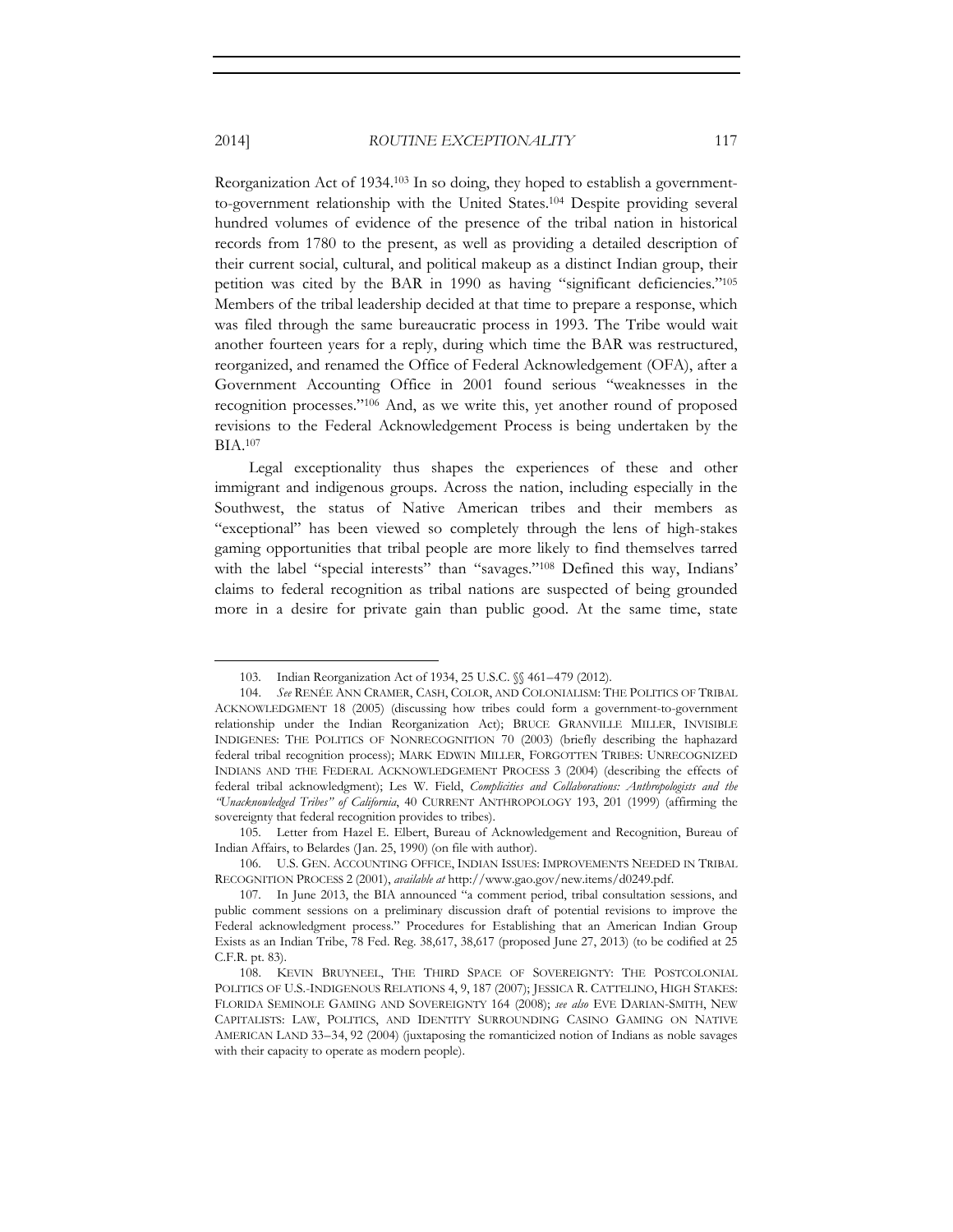legislation like Arizona S.B. 1070109 and the recent Alabama law110 take aim at policing the presence of immigrant populations in a manner previously understood as the sole purview of the federal government.111 Here, as well, immigrants are cast as seeking unfair advantage of public benefits that allegedly come at the expense of the citizenry. Exceptionality is at the heart of the "securitization" of U.S. immigration law as evidenced by the post-9/11 reorganization of the Immigration and Naturalization Service into the Department of Homeland Security and efforts to deport "criminal aliens,"112 while tribal economic development projects, including gaming operations, are required to add internal anti-money laundering protocols to comply with Title III of the U.S.A. Patriot Act.<sup>113</sup>

To conclude, we return to the vignettes with which we began, indicating how efforts to seek federal recognition reveal the contours of plenary power and its routine application. The Southern California Tribal Nation's frustration with the shifting genealogical standard to which they are held is grounded in their experience of justice as arbitrary, as following something other than a "rule." When in 2007, the OFA finally did make a preliminary finding on their claim, it once again found the Tribal Nation's petition lacking in proof sufficient to establish a legitimate claim for federal recognition. After amending and supplementing their petition, in Spring 2011, the OFA made its final determination that the Tribe had failed to meet all the required criteria set out in 25 C.F.R. section 83.7, especially criteria (e), proving that its "membership consists of individuals who descend from a historical Indian tribe."114 As was detailed in their final report, and published in the Federal Register, only fifty-three percent of the 455 living tribal members had established their descent from a known historical Indian tribe.<sup>115</sup> In the Tribe's appeal of the decision to the Interior

<sup>109.</sup> Support Our Law Enforcement and Safe Neighborhoods Act, ch. 113, 2010 Ariz. Sess. Laws 450.

<sup>110.</sup> Beason-Hammon Alabama Taxpayer and Citizen Protection Act, ch. 535, 2011 Ala. Laws 535.

<sup>111.</sup> *See* Scott H. Decker et al., *On the Frontier of Local Law Enforcement: Local Police and Federal Immigration Law*, *in* IMMIGRATION, CRIME AND JUSTICE 261, 263 (William F. McDonald ed., 2009) (arguing that varied state and local responses to unauthorized immigration are the result of a lack of clear policy guidance and models); Cristina M. Rodríguez, *The Significance of the Local in Immigration Regulation*, 106 MICH. L. REV. 567, 611–17 (2008) (discussing the rise and fall of federal exclusivity over immigration law); Monica W. Varsanyi, *Rescaling the* "*Alien*," *Rescaling Personhood: Neoliberalism, Immigration, and the State*, 98 ANNALS ASS'N AM. GEOGRAPHERS 877, 877–78 (2008) (asserting the devolution of federal plenary power over immigration).

<sup>112.</sup> Susan Bibler Coutin, *Legal Exclusion and Dislocated Subjectivities: The Deportation of Salvadoran Youth from the United States*, *in* THE CONTESTED POLITICS OF MOBILITY: BORDERZONES AND IRREGULARITY 169, 170 (Vicki Squire ed., 2011); Nathalie Peutz & Nicholas De Genova, *Introduction*  to THE DEPORTATION REGIME: SOVEREIGNTY, SPACE, AND THE FREEDOM OF MOVEMENT 1, 27 n.1 (Nicholas De Genova & Nathalie Peutz eds., 2010).

<sup>113.</sup> International Money Laundering Abatement and Financial Anti-Terrorism Act of 2001, Pub. L. 107-56, 115 Stat. 296.

<sup>114. 25</sup> C.F.R. § 83.7 (2013).

<sup>115. 76</sup> Fed. Reg. 54, 15,335–36 (Mar. 21, 2011). Though this report is a matter of public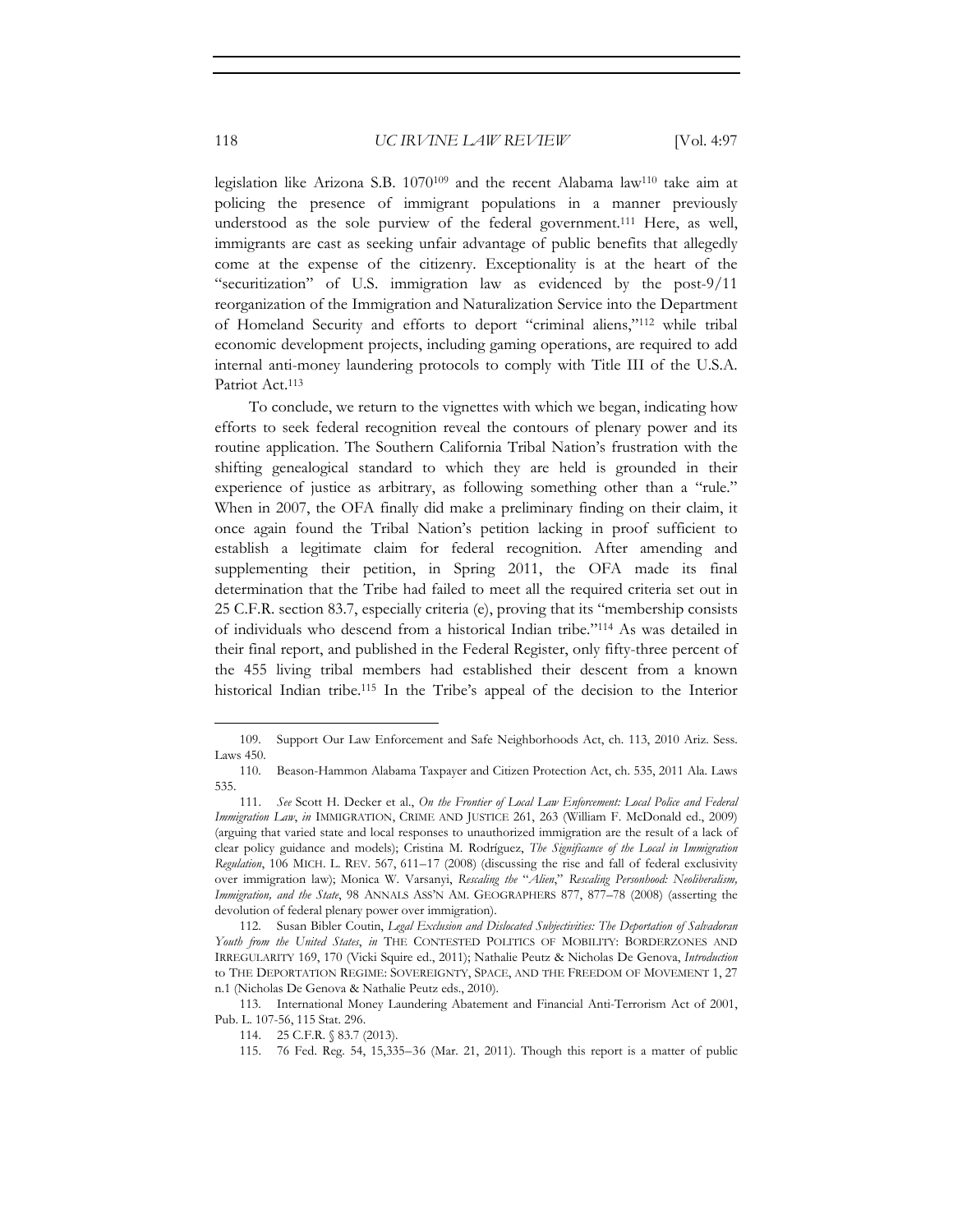Board of Indian Appeals (IBIA), among its chief complaints was the erroneous exclusion of an entire lineage of tribal members from the descent reckoning. When accurately accounted for, the Tribe's appeal brief explained, the percentage of tribal members with proof of descent from a historical Indian tribe would return to nearly eighty-five percent. Significantly, in Fall 2011, the OFA acknowledged this error, but nonetheless stood by its final determination. In so doing, the OFA argued in its reply brief that even with the correction, the Tribe still did not meet the requirements of criteria (e), presumably (though the reply doesn't make this explicit) on an interpretation of the statutory provision that "petitioner's membership consist of individuals who descend from a historical Indian tribe," as requiring that all members (and not just a majority) have proof of such descent. This conclusion was reached despite the fact that in private meetings the OFA staff researchers had commended the Tribal Nation's petition and its supporting evidence as the most comprehensive they had seen in the history of the office. This commendation raises the question: Was the same interpretation of criteria (e) applied to the seventeen tribes that have been federally recognized by this or related processes since 1978? And of course, as per the Tribal Chairman himself, this requirement has not been applied to the other 548 federally recognized tribes whose tribal rolls have never been submitted to such vetting because their juridico-political existence has been established by other means.

Though it remains to be seen whether and how these matters will be resolved, the effects of criteria (e) have already been felt by the Tribe and its membership. In 2008, the Chairman and the rest of the Tribal Council of the Tribe made news when they ousted certain members from their numbers. Though the ousted individuals contend that their removal has more to do with internecine politics and the undue influence of the Catholic Church, among other factors, tribal leaders contend that the issue is one of simple genealogy. This claim is made despite the fact that certain members of the ousted group had evidence that they or their parents or grandparents were, at least at one time, recognized by the federal government as Indian for its purposes, specifically in the form of the aforementioned Certificate of Degree of Indian Blood issued in the 1920s and valid still to this day, although the OFA itself has cast doubt on such certificates' sufficiency for meeting criteria (e). Also notable is that the ousted group also includes a past Chairman of the Tribe and other relatives of the Chairman responsible for starting the acknowledgement process back in the early 1980s.

Likewise, Amalia Gomez Mendoza's effort to petition for her son Marco must contend with the U.S. government's discretion to define her relationship with her son as fraudulent, as something other than kin. The suspicion of fraud potentially redefines the 1993 document registering her son's birth as either trickery (perhaps she obtained an official document by pretending that she had a

record, in the name of preserving a measure of anonymity of the tribe with which we are working on this project, we decline to provide the title of the report itself as doing so would reveal the tribe's identity.